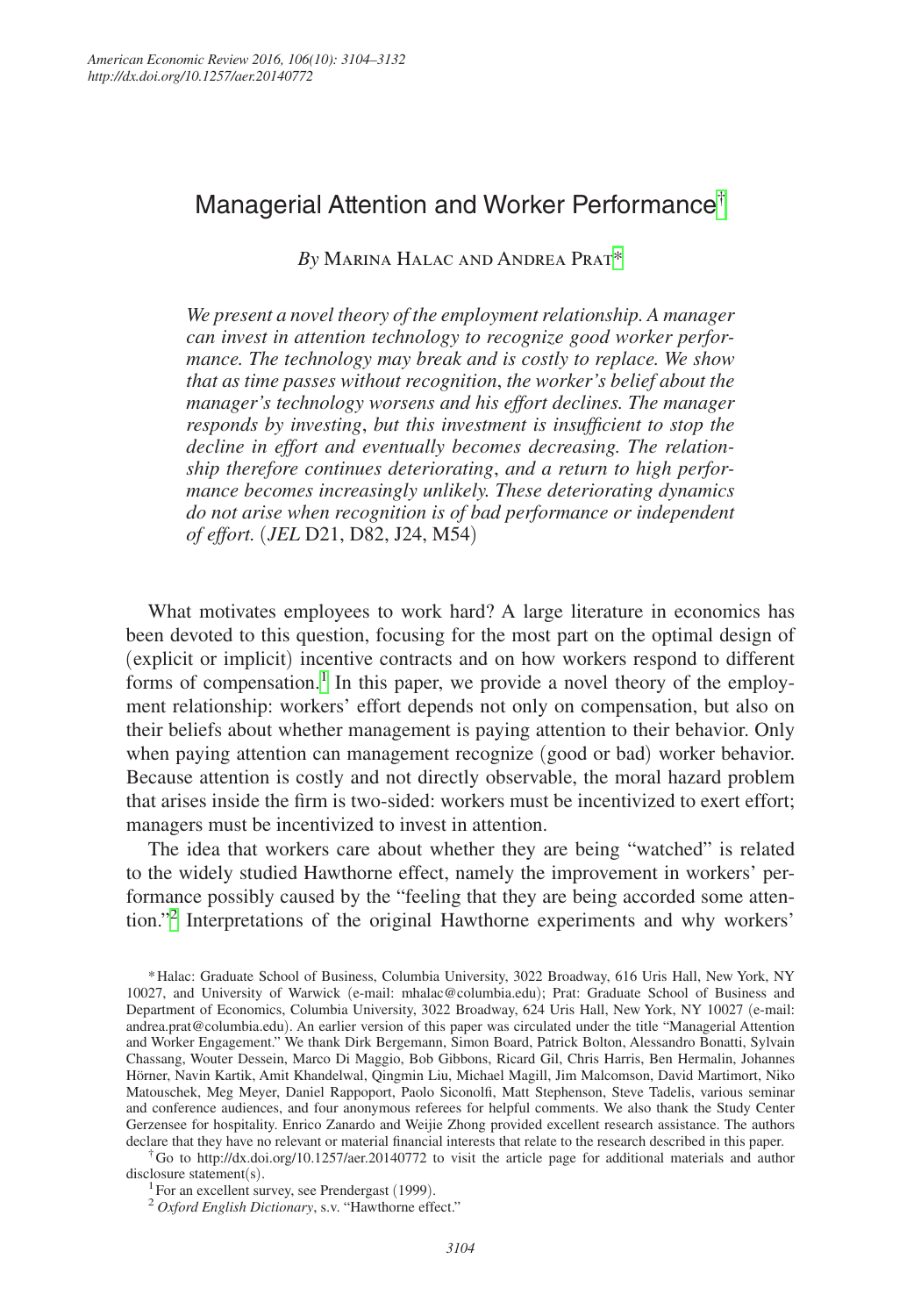behavior may change with their awareness of being observed vary.<sup>[3](#page-1-0)</sup> Our focus is on workers who care about managerial attention because this attention can produce some form of recognition of their performance. Workers value recognition for either psychological or financial reasons, or both. More broadly, our theory is in line with the psychology literature that examines the determinants of worker productivity. This literature finds that employee job satisfaction and workers' perceptions about management matter for both productivity and profits (Judge et al. 2001; Ostroff 1992; Harter, Schmidt, and Hayes 2002). In particular, whether workers believe that they are given "recognition or praise for doing good work" affects their engagement and performance (Harter, Schmidt, and Hayes 2002, p. 269), and these beliefs can have a significant impact on an organization's bottom line (Harter et al. 2010).<sup>[4](#page-1-1)</sup>

We model managerial attention as a technology that recognizes worker performance. For example, consider a chief operating officer (COO) and a division head or director in a firm. These parties meet regularly to discuss how the director is handling business, yet the relevant cost of monitoring for the COO is not attending the meetings but rather learning and thinking about the trade-offs, challenges, constraints, and opportunities in the director's division. The acquired understanding allows the COO to recognize good ideas and decisions by the director for some time. Eventually, however, the COO's attention is needed in other areas and she may lose grasp of the division's issues—something the director cannot directly observe. We capture these ideas by introducing an *attention technology*, an intangible asset that is subject to depreciation and in which a manager can invest. At any point in time, the manager can recognize a worker's performance only if she has a high attention technology in place.<sup>[5](#page-1-2)</sup>

Can managers be induced to invest in attention technology? How is workers' effort affected by their perceptions of managerial attention? We provide a model where these two variables are interlinked and explore their dynamic interaction. We show that relationship dynamics depend on the monitoring structure. When recognition is of *good* performance, dynamics are deteriorating: absent recognition, worker effort and eventually managerial investment decrease, and a return to high productivity becomes less likely over time. These dynamics contrast with those that arise when recognition is of *bad* performance or independent of effort.

Our model is cast in continuous time. At each moment, a myopic agent privately chooses effort which generates output for a principal. Output is unobservable; instead, the parties observe a verifiable signal—"recognition"—whose instantaneous arrival rate depends on the principal's attention technology and the agent's effort. If the principal's technology is high, the arrival rate is proportional to effort; if the technology is low, recognition cannot arrive. Recognition yields the agent a

<span id="page-1-0"></span><sup>&</sup>lt;sup>3</sup> The Hawthorne effect originated in a set of experiments conducted in a Western Electric factory in the 1920s, where workers' productivity was shown to increase each time a change in lighting was made. For a recent reassess-

<span id="page-1-1"></span>ment, see Levitt and List (2011).<br><sup>4</sup>Saunderson (2004) finds that managers in the public sector know and believe in the importance of employee recognition, yet many fail to have effective recognition programs.

<span id="page-1-2"></span> $5$  Another illustrative example of managerial attention is in continuous process improvement, pioneered by Toyota and imitated by scores of manufacturing firms (Gibbons and Henderson 2013): workers exert effort to identify performance-enhancing changes to production, and while these innovations always benefit the firm, workers can be recognized only if an effective system of management practices is in place to monitor how they engage with the productive process.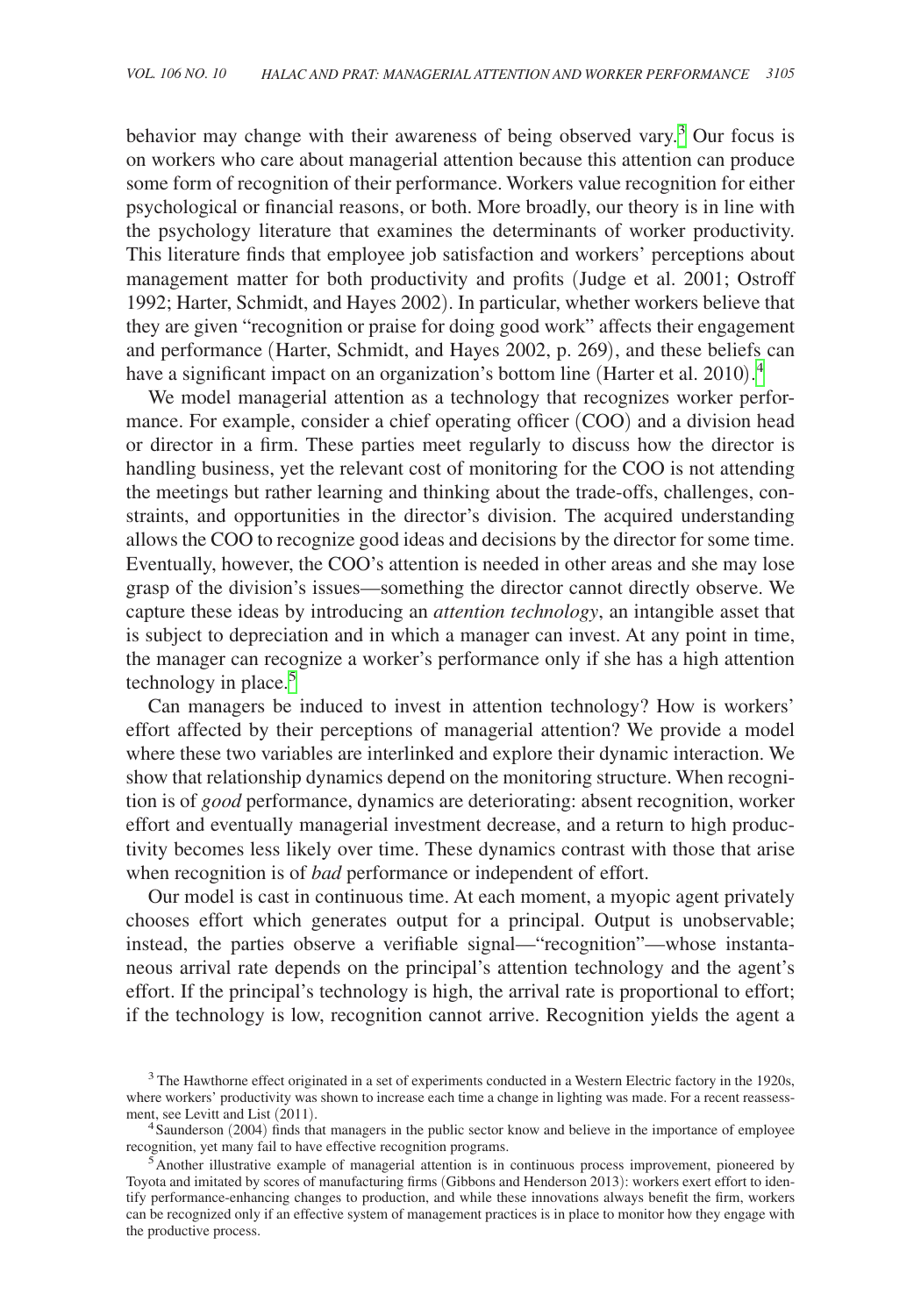fixed reward, which may be purely psychological or also entail a monetary bonus. The principal's attention technology follows a stochastic process akin to those used for productive assets in the industrial organization literature (e.g., Besanko and Doraszelski 2004): a high technology can "break" at any point and become low, and the principal can invest at some cost to instantly "fix" it. The agent observes neither the principal's investment nor her attention technology, which we thus call the principal's *type*. Naturally, the agent's incentive to exert effort depends on his belief that the principal's type is high.

There are several important features of managerial attention that our model tries to capture. First, workers cannot perfectly assess the quality of the attention technology. A manager's ability to identify and document the contributions made by workers depends on many different and interrelated aspects of management, which are themselves difficult to observe.<sup>6</sup> Second, the signals produced by the attention technology are (at least in part) verifiable, typically because they describe the details of contributions made by workers in a specific context familiar to them. As the COO in the example above, a manager cannot learn those details unless a high technology is in place; hence, she cannot simply "fake" recognition at random times. Third, as noted, attention is an asset, although our analysis imposes no restrictions on how likely the technology is to break at any point.<sup>7</sup> Lastly, unlike with productive assets, the manager does not care about the attention technology directly; attention is valuable only insofar as it incentivizes the agent to exert effort.

We focus on continuous equilibria, where the agent's belief about the principal's type is continuous in the absence of observable events. This belief is a function of recognition (or lack thereof) and the agent's belief about the principal's investment. Because recognition reveals that the principal's type is high, the belief jumps up to one when the agent is recognized. Without investment, the agent's belief, and thus his effort, would then decrease continuously as time passes without recognition, due to Bayesian updating and the possibility that the attention technology breaks down. But a principal whose technology breaks could invest to fix it, with certainty or with a high probability, and if the agent expected that to be the case, his belief about the principal's type would stop decreasing. We show, however, that this does not occur in equilibrium: the principal invests in attention technology as the agent's belief declines, but this investment is insufficient and in fact becomes decreasing when the agent gets pessimistic enough. Relationship dynamics as a result feature continuous deterioration: absent recognition, effort and eventually investment go down, and the chances of obtaining recognition and reverting to high performance decline.

We contrast the dynamics of this model in which the principal can recognize good performance with those that arise when she can also recognize bad performance. Suppose that if a high attention technology is in place, a verifiable bad signal arrives at a rate that is decreasing in the agent's effort. The agent incurs a (psychological

<span id="page-2-0"></span><sup>6</sup>One reason for this is that management practices display synergies with other practices and attributes of the firm, as stressed by Milgrom and Roberts (1990, 1995); Ichniowski, Shaw, and Prennushi (1997); Bartling, Fehr, and Schmidt (2012); and Brynjolfsson and Milgrom (2013).

<span id="page-2-1"></span> $7$ Our analysis is valid even when the depreciation rate is arbitrarily high and the investment cost arbitrarily low, so that attention approaches an instantaneous monitoring cost. Our view of attention as an asset is in line with Bloom, Sadun, and Van Reenen (2015), where management is a form of technology, as well as with the new approach to growth discussed in Corrado and Hulten (2010), where expenditures on intangibles are treated as capital.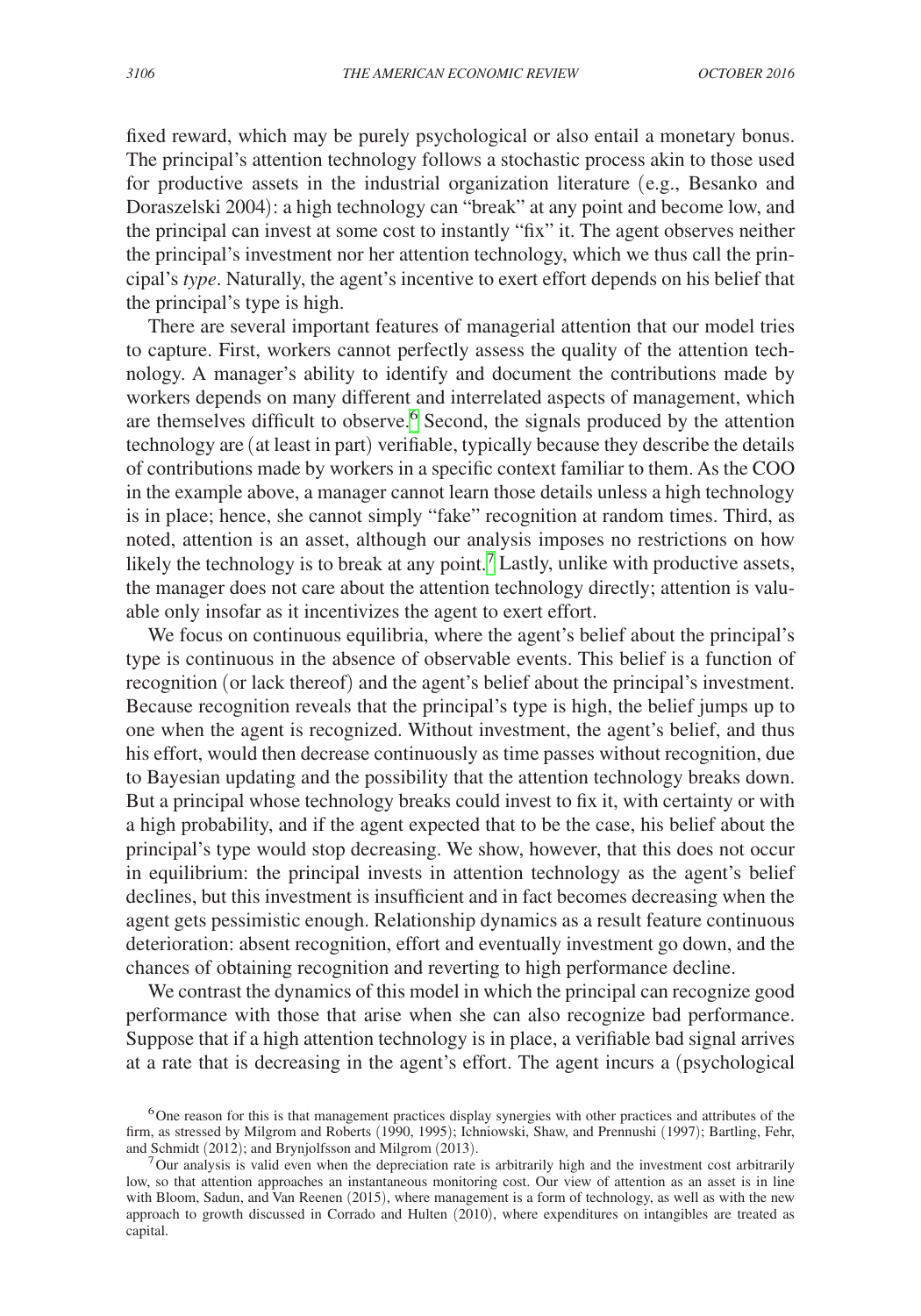or monetary) penalty when a bad signal arrives. We show that if recognition is primarily of bad performance, or symmetric and thus independent of effort, the model is essentially static: the agent's belief and effort, as well as the principal's investment, remain constant absent recognition once the principal starts investing. The relationship therefore does not fall into deterioration.

Our results show that the presence in an organization of the two-sided moral hazard problem we study has important implications for the dynamics of the employment relationship. When a manager must invest in attention to recognize a worker's behavior, the worker's belief about attention affects both his incentives to work and the manager's incentives to invest, with nonobvious consequences that depend on how recognition relates to worker effort. Our findings illuminate a distinction that had not been identified: the literature on firm reputation (reviewed below) assumes that learning is exogenous, hiding the implications of different forms of endogenous learning.

*Related Literature*.—This paper fits into the literature on firm reputation; see Cripps (2006) and Bar-Isaac and Tadelis (2008) for surveys. Most closely related are Board and Meyer-ter-Vehn (2013, 2014) and Dilmé (2016), where a firm can invest in product quality and consumers learn about quality through Poisson signals.<sup>[8](#page-3-0)</sup> We apply the theory of reputation to study dynamics inside the firm: rather than analyzing how a firm's reputation for quality affects sales, we examine how a firm's reputation for attention affects worker productivity. More importantly, we depart from the literature by endogenizing the learning process: whereas in these models of firm reputation consumers observe exogenous signals of firm quality, in our model the rate at which information arrives depends on the agent's action. Marinovic, Skrzypacz, and Varas (2015) study firm reputation when information is endogenously generated by the firm via voluntary certification. We instead focus on the dynamics generated by the complementarity between the principal's and agent's actions.<sup>[9](#page-3-1)</sup>

Our work is also related to an extensive literature on monitoring, which studies the problem of monitoring or auditing an agent when the monitor cannot commit to a strategy. Early contributions such as Graetz, Reinganum, and Wilde (1986); Khalil (1997); and Strausz (1997) analyze static settings. More recently, Dilmé and Garrett (2014) study a dynamic model where in each period an inspector can either wait or inspect a short-lived potential offender, incurring a cost for changing her action. While our focus is on recognition of good behavior, monitoring in this literature is of bad behavior, as in the case that we study in Section III.

Often motivated by the persistent performance differences across seemingly similar firms that Gibbons and Henderson (2013) document, a series of recent papers emphasize path dependence in equilibrium dynamics. For example, Callander and Matouschek (2014) study a search model in which managers learn about the quality of managerial practices by trial and error, and show that if practices are

<span id="page-3-0"></span><sup>8</sup>Board and Meyer-ter-Vehn (2013) compare good news and bad news learning about firm quality (see also Abreu, Milgrom, and Pearce 1991). We note that learning is always good news about the principal's type in our model; we distinguish between good and bad signals about the (uninformed) agent's performance.

<span id="page-3-1"></span><sup>&</sup>lt;sup>9</sup> Unlike in our model, moral hazard is only one-sided in Board and Meyer-ter-Vehn (2013, 2014); Dilmé (2016); and Marinovic, Skrzypacz, and Varas (2015). This is also the case in Ely and Välimäki (2003) where information depends on both players' actions.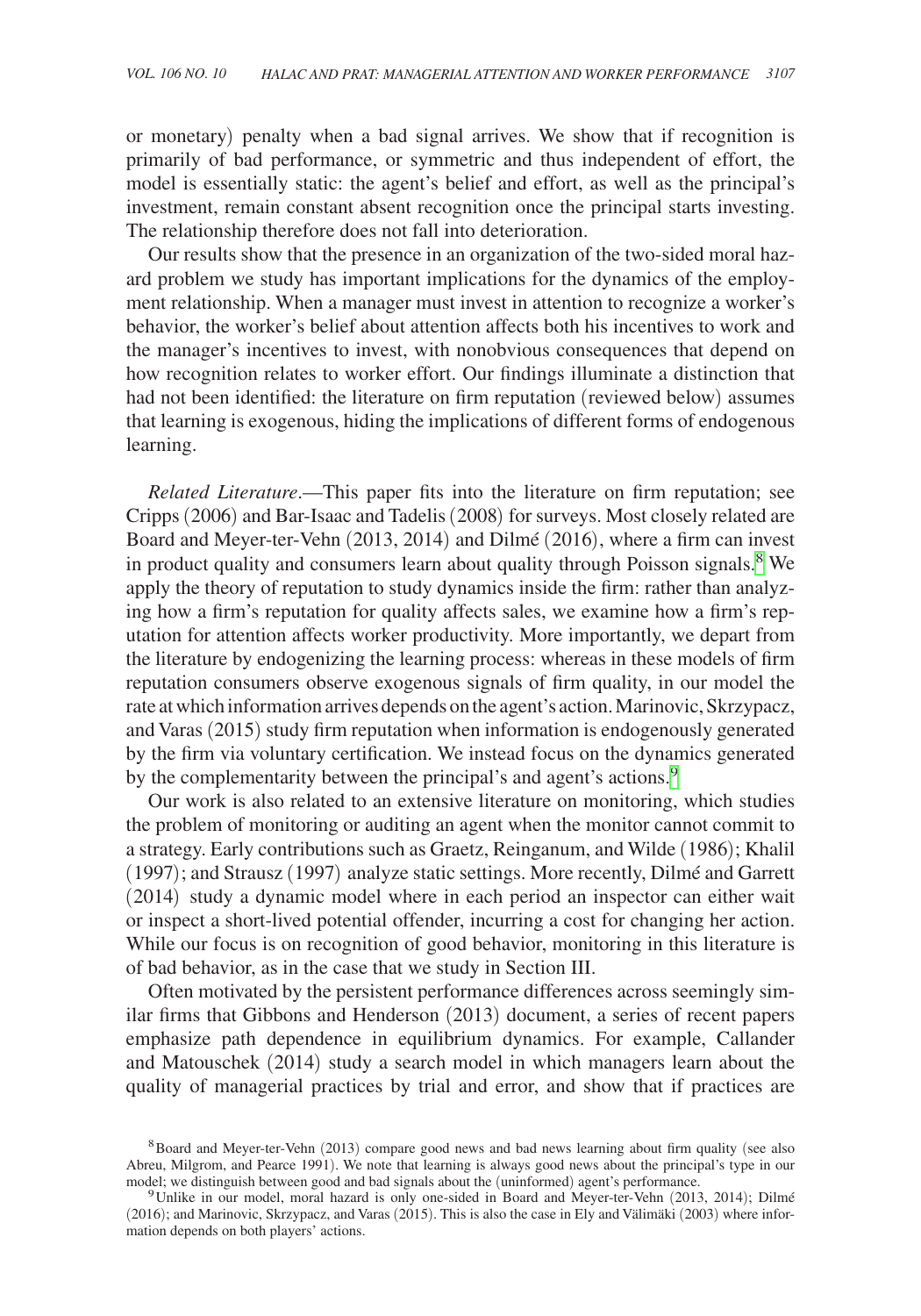complementary, quality is persistent over time. Chassang (2010) finds that efficient equilibria can be path dependent in a repeated game in which a party learns to predict her partner's cost of cooperating over time. Li and Matouschek (2012) show that bad shocks can have persistent effects in a relational contracts model in which a principal's cost of making payments to an agent is privately observed. Our paper is related in that it also generates persistent relationship dynamics. Unlike these articles, however, we consider a model of reputation, in which workers' beliefs about management's attention play a central role.

Finally, by studying managerial attention, our paper relates to Geanakoplos and Milgrom (1991) and other work on organizations under cognitive limits, although we address different issues.<sup>10</sup> This literature is concerned with the coordination of agents without conflicting interests, while we consider how an attention technology interacts with incentive provision.<sup>11</sup> The role of attention is also stressed in empirical work on the time use of managers and firm productivity, including Bandiera et al. (2011) and Bandiera, Prat, and Sadun (2013).

#### **I. The Model**

*Setup*.—Consider a principal and an agent. Time  $t \in [0, \infty)$  is continuous and infinite. At each time *t*, the agent privately chooses effort  $a_t \in [0,1]$  at instantaneous cost  $c(a_t) = \frac{1}{2} a_t^2$ . The principal receives an output flow equal to  $a_t$ . This output however is unobservable; instead, the parties observe a verifiable signal which we call *recognition*.

Recognition arrives via a (nonhomogeneous) Poisson process with parameter  $\mu \theta_t a_t$ , where  $\mu > 0$  and  $\theta_t \in \{L, H\}$  is the state of the principal's attention technology at time *t*, with  $L = 0$  and  $H = 1$ . The agent receives a reward  $\overline{b} > 0$  each time he is recognized. For most of our analysis, we take this reward to be a purely psychological benefit, so it is exogenously fixed and entails no costs for the principal. This is in line with our motivation and allows us to focus on the problem of attention costs rather than the problem that the principal may want to save on agent compensation. Section IV considers the case in which the reward is a monetary bonus chosen and paid by the principal.

The evolution of  $\theta_t$  is determined by an exogenous Poisson process and endogenous investment. Specifically, at any time *t*, a high attention technology becomes low ("the technology breaks") with instantaneous probability  $\gamma > 0$ , and the principal can invest at any point by paying a lump sum cost  $F > 0$  to instantly transform a low technology into a high one ("fix the technology"). [12](#page-4-2) The simple form

<span id="page-4-1"></span><span id="page-4-0"></span>

<sup>&</sup>lt;sup>10</sup>See Garicano and Prat (2013) for a survey of this literature.<br><sup>11</sup>Dur (2009) and Dur, Non, and Roelfsema (2010) study workers who reciprocate managerial attention with effort. Gil and Mondria (2011) consider a multitasking setting where allocating more attention to a task increases the precision of its performance measures.

<span id="page-4-2"></span> $12$  We model attention as a capital asset in dynamic industrial organization models. In Besanko and Doraszelski (2004), for example, an asset is subject to two forces in each period: endogenous investment raises its value and exogenous depreciation lowers it. We consider a continuous-time two-value version of this process. In the reputation models of Board and Meyer-ter-Vehn (2013, 2014) and Dilmé (2016), firm quality also takes one of two values. Board and Meyer-ter-Vehn assume that the firm can increase quality only if a shock occurs when it invests; in our setting, the principal's instantaneous probability of investment corresponds to the transition probability from a low to a high technology. Dilmé assumes that the firm fully controls quality, so there are no exogenous shocks to quality in his model.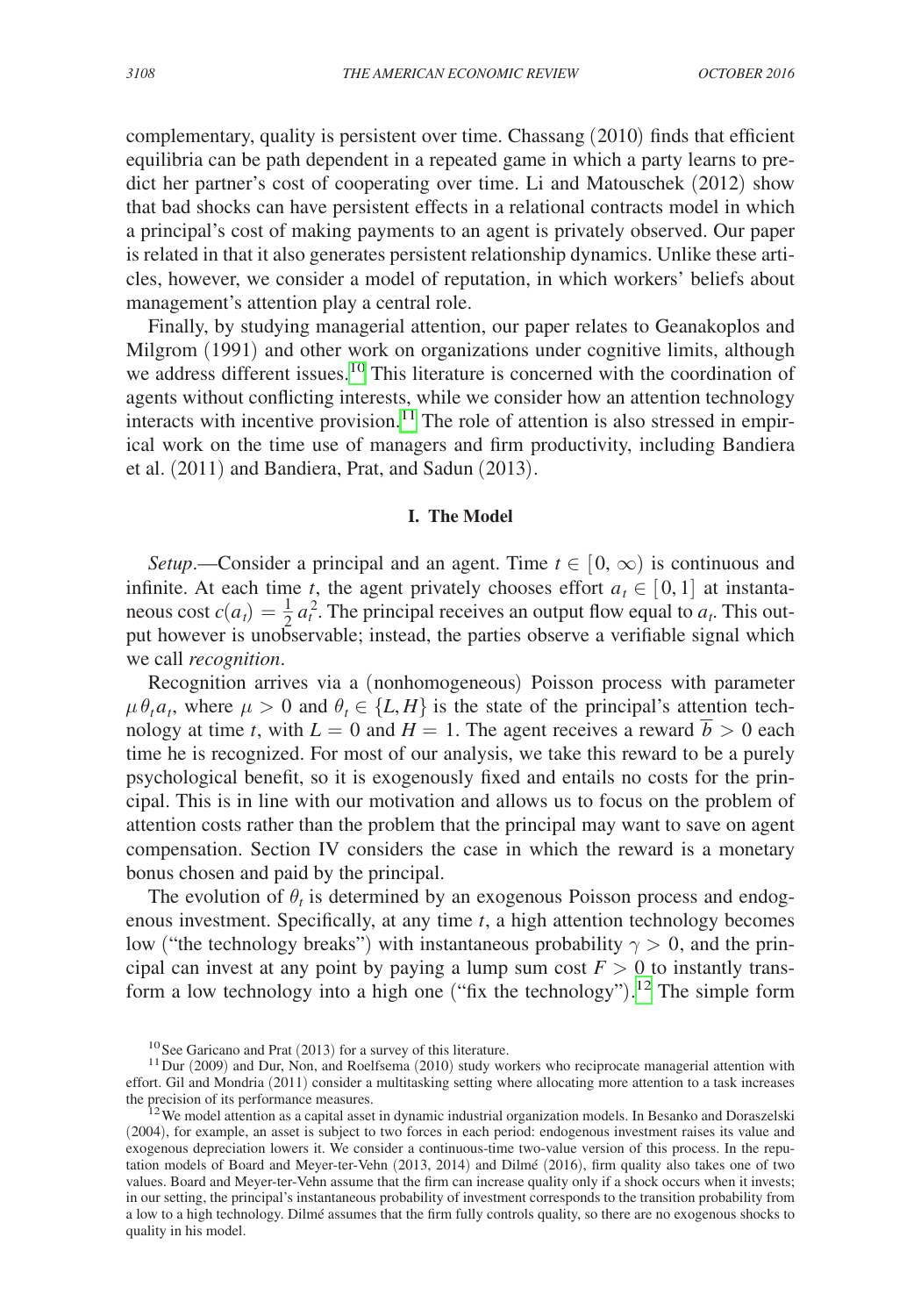of depreciation is assumed for tractability. The assumption that the principal can instantly fix the technology is not only convenient but also appealing: it removes additional frictions and thus yields a simple benchmark for our model, as we show below.

The agent observes neither the principal's investment nor her attention technology, which we thus call the principal's *type*.

A "heuristic timing" of the game within each instant is as follows: first, the principal decides whether to fix the technology (if low) and the agent chooses effort; next, recognition arrives or not and the agent receives a reward accordingly; finally, the attention technology (if high) breaks or not.

A remark on terminology: the principal's attention technology is a "monitoring technology." However, "monitoring" is typically used in the literature (see our review in the introduction) as referring to monitoring that is of bad rather than good performance, and a flow rather than an asset. We use the term "attention" to make clear the distinction with our assumptions.

*Strategies and Payoffs*.—Let *hAt*− be the agent's private history up to (but not including) time *t*, consisting of the history of effort choices and recognition (public signal) arrival times up to *t*. A (pure) strategy for the agent specifies, for each *hAt*−, a choice of effort at *t*,  $a_t$ . This strategy,  $a = \{a_t\}_{t \geq 0}$ , is progressively measurable with respect to the filtration induced by the histories *hAt*−. The principal's private history is denoted  $h^{Pt-}$  and consists of the history of type realizations (equivalently,  $\theta_0$ , investment decisions, and depreciation shocks) and recognition arrival times up to  $t$ . A strategy for the principal specifies, for each time  $t$  at which the technology breaks (i.e., the type switches from high to low) and history up to time  $t$ ,  $h^{Pt-}$ , a cumulative distribution  $Q(z, t)$  over the time  $z \geq t$  to invest in fixing it. This strategy,  $Q = \{Q(z, t)\}_{z \geq t, t \geq 0}$ , is progressively measurable with respect to the filtration induced by the histories  $h^{Pt-}$ . Note that the investment plan chosen by the principal at any time *t* at which the technology breaks will be sequentially optimal. In particular, since nothing happens until the principal invests—as the type remains low in the absence of investment and no recognition can occur while the type is low—the principal will want to follow the prescribed distribution.

The agent's belief that the principal's type is high at (the beginning of) time *t* is  $x_t \equiv E^{\tilde{Q}, x_0} [\theta_t | h^{At-}] \in [0, 1]$ , where  $\tilde{Q} = {\{\tilde{Q}(z, t)\}}_{z \ge t, t \ge 0}$  is the agent's belief about the principal's investment strategy and  $x_0 \in (0, 1]$  is the exogenous and commonly known prior belief.<sup>13</sup> That is, the agent's belief about the principal's type depends on the history of effort and recognition arrival times through the conjectured investment strategy  $\tilde{Q}$  and prior  $x_0$ . Since  $x_t$  is then a function of  $h^{At-}$  only and we assume the agent's effort strategy to be progressively measurable,  $x = \{x_t\}_{t>0}$  is also progressively measurable.

Both parties are risk neutral. For tractability and to focus on the dynamic incentives of the principal, we assume that the agent is myopic; Section IV considers the

<span id="page-5-0"></span><sup>&</sup>lt;sup>13</sup> $\tilde{Q}$  could be a nontrivial probability distribution over *Q*. In this case,  $\tilde{Q}$  is a Borel probability measure over the set of cumulative distribution functions  $Q(z, t)$ . As we need to define Borel sets over this set, we endow it with the weak<sup>∗</sup> - topology. See Aliprantis and Border (2007).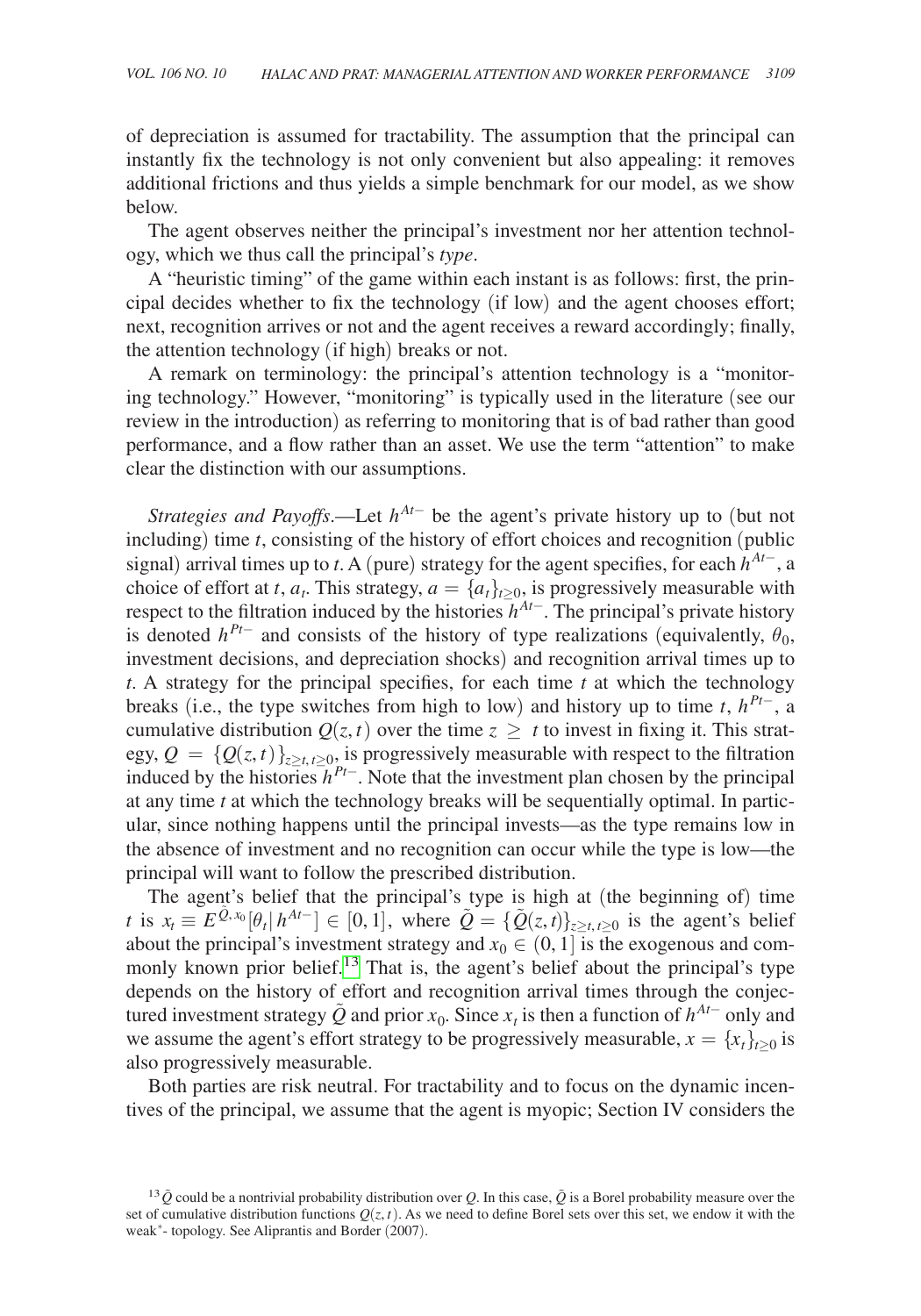case of a forward-looking agent. Given belief  $x_t$  and effort  $a_t$ , the agent's (instantaneous) expected payoff at time  $t \geq 0$  is

$$
U_t = \mu x_t a_t \overline{b} - \frac{1}{2} a_t^2.
$$

The first-order condition for the optimal choice of effort, given belief  $x_t$ , is

$$
(1) \t a_t = \mu x_t \overline{b}.
$$

To rule out corner solutions, we assume:

# ASSUMPTION 1:  $\mu \overline{b} \leq 1$ .

Hence, condition (1) always pins down the agent's optimal level of effort.

The principal discounts future payoffs at rate  $r > 0$ . Denote by  $(T_j)_{j=1}^{\infty}$  the (stochastic) instants at which the principal's attention technology breaks. Let The principal discounts at the state of the state of  $P(z, T_j, T_{j+1}) \equiv \frac{Q(z, T_j)}{Q(T_{j+1}, T_j)}$  fixing the technology that )  $\frac{Q(x, t_j)}{Q(T_{j+1}, T_j)}$  be the cumulative distribution over the time to invest in fixing the technology that the principal chooses at time  $T_j$  given that the technology breaks again at  $T_{j+1}$ , which implies that the principal must have invested in between these times (only a high technology can break). Then given  $a = \{a_t\}_{t>0}$ and  $Q = \{Q(z, t)\}_{z \geq t, t \geq 0}$ , the principal's expected payoff at time 0 is

$$
\pi_0 = E^{Q,\theta_0} \bigg[ \int_0^\infty e^{-rt} a_t dt - \sum_{j=1}^\infty \int_{T_j}^{T_{j+1}} e^{-rz} F dP(z,T_j,T_{j+1}) \bigg].
$$

*Equilibrium*.—Each time there is recognition, the agent learns that the principal's type is high, so his belief is reset to  $x_t = 1$ . The agent receives no information about the principal's type until recognition again occurs. We therefore restrict attention to equilibria in strategies that depend only on what has happened since the last recognition (see, e.g., Board and Meyer-ter-Vehn 2014). With a slight abuse of notation, we drop the time index in our analysis and write all variables as a function of the time that has passed since recognition, denoted by *s*.

Analogous to the definitions above, a strategy for the agent is  $a = \{a_s\}_{s>0}$  (progressively measurable with respect to the filtration induced by the histories  $h^{\hat{A}s-}$ ) and a strategy for the principal is  $Q = \{Q(z, s)\}_{z \geq s, s \geq 0}$  (progressively measurable with respect to the filtration induced by the histories *hPs*−). An *equilibrium* is a quadruple  $(a, Q, Q, x)$  such that: (i) given *x*, *a* maximizes the agent's (instantaneous) expected payoff; (ii) given *a*, *Q* maximizes the principal's expected payoff; (iii)  $\hat{Q}$  is correct; and (iv) given *a* and  $\hat{Q}$ , *x* is updated by Bayes' rule. A *continuous equilibrium* is an equilibrium in which  $x_s$  is continuous for all  $s \ge 0$ .<sup>[14](#page-6-0)</sup> That is, in a continuous equilibrium, the agent's belief as a function of time *t* is continuous in the absence of publicly observable events. In any continuous equilibrium,  $Q(z, s)$ must be continuous, and we will further assume in this case that it is absolutely

<span id="page-6-0"></span><sup>&</sup>lt;sup>14</sup> Board and Meyer-ter-Vehn (2013) use a similar notion in their model of reputation.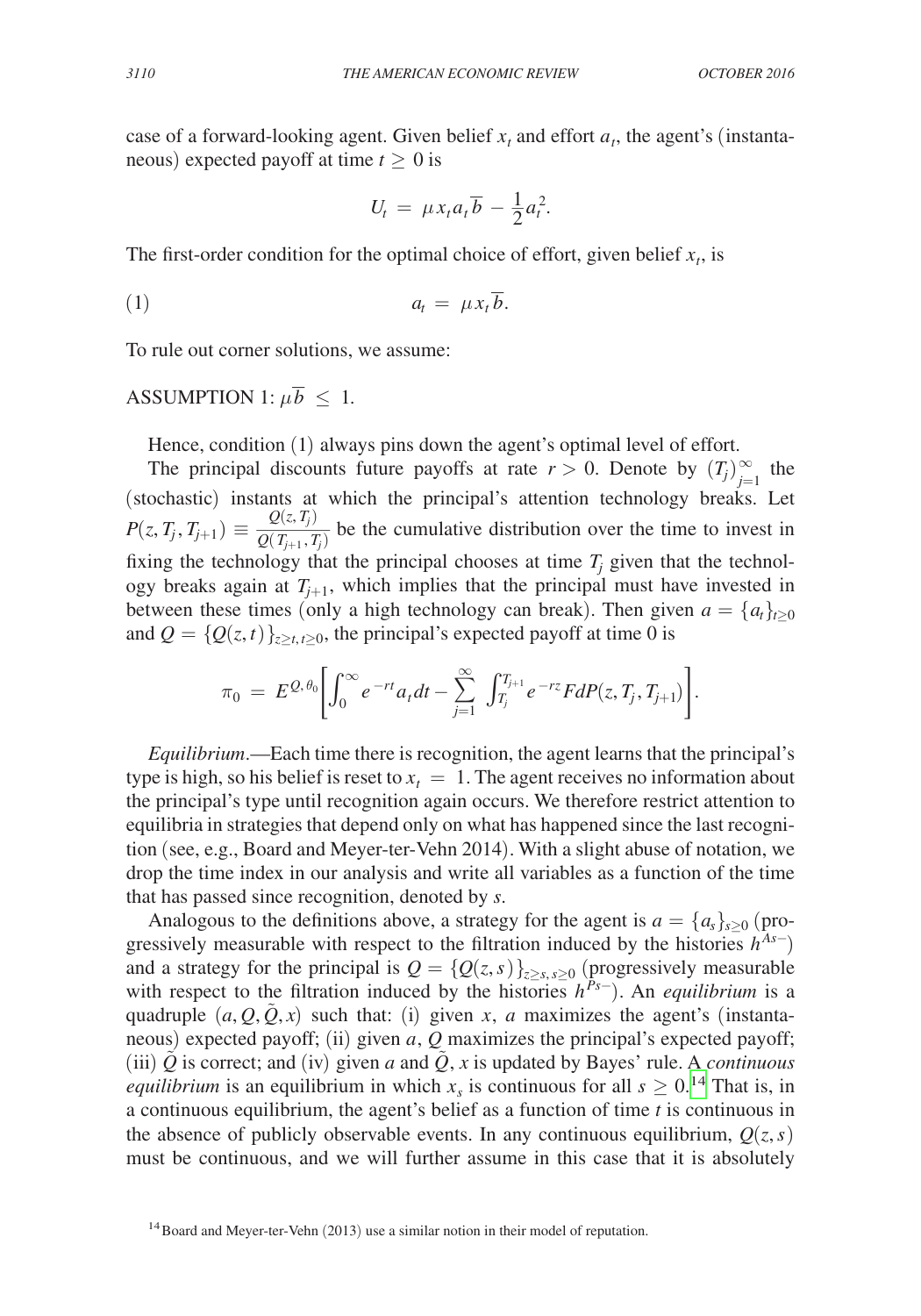continuous, so it admits a density function. We then take the principal's strategy in a continuous equilibrium to simply specify an instantaneous probability of investment as a function of the time since recognition and the principal's current type (note that past type realizations are payoff irrelevant for the principal given her current type). More precisely, in a continuous equilibrium, the principal's strategy specifies an instantaneous investment probability  $q_s$  for each time  $s \geq 0$  conditional on a low type at *s*,  $\theta_s = L$  (and zero investment if  $\theta_s = H$ ). The agent's belief about  $q_s$  is denoted *q*̃ *s*.

*Observable Attention Benchmark*.—Before turning to the equilibrium analysis, consider a benchmark in which the principal's attention technology is observable by the agent. It follows from (1) that the agent's effort at any time  $t \ge 0$  is  $a_t = \mu \overline{b}$ if  $\theta_t = H$  and  $a_t = 0$  if  $\theta_t = L$ . Take now any time *t* at which the technology breaks. For any  $\delta > 0$ , the principal prefers to fix the technology at time *t* and then again at  $t + \delta$  if it breaks by then, rather than waiting and fixing the technology at time  $t + \delta$ , if and only if

$$
\int_0^\delta e^{\,-(\gamma+r)\tau} \mu \overline{b} d\tau - F - \left(1-e^{\,-\gamma\delta}\right) e^{\,-r\delta} F \ge - e^{\,-r\delta} F.
$$

Integrating and simplifying this expression yields that the principal fixes her attention technology whenever it breaks if and only if  $\mu \overline{b} \ge (\gamma + r)F$ , that is, if and only if the resulting increase in output is larger than the instantaneous rental cost of capital, given by the risk of breakdown plus the interest rate. It is immediate that this condition is also necessary for the principal to invest in attention technology when the technology is unobservable by the agent. Throughout our analysis, we thus assume that parameters are such that this condition is satisfied:

ASSUMPTION 2:  $\mu \overline{b} \ge (\gamma + r)E$ .

#### **II. Relationship Dynamics**

Unlike in the observable attention benchmark described above, in equilibrium the principal cannot fix her attention technology each time it breaks when attention is unobservable: if the principal always invests, the agent's belief that the principal's type is high is  $x_s = 1$  at all  $s \geq 0$ , but then the agent always exerts effort  $a_s = \mu \overline{b}$ and the principal has no incentives to invest at cost *F*.

We construct a continuous equilibrium in which the principal does not invest if the time that has passed since recognition is  $s < \overline{s}$ , for an endogenous threshold time  $\overline{s} \in (0, \infty)$ , and she mixes between investing and not investing if  $s \geq \overline{s}$ . We show that any continuous equilibrium with positive investment must take this form, and one such equilibrium exists if the cost of investment *F* is small enough.

Consider first the agent's belief about the principal's type,  $x_s$ . At  $s = 0$  this belief is  $x_0 = 1$ , since recognition fully reveals that the type is high. Then, given no recognition, the change in  $x<sub>s</sub>$  is given by three sources: (i) the possibility that a high attention technology breaks, with instantaneous probability  $\gamma$ ; (ii) learning about the technology in the absence of recognition, according to Bayes' rule; and (iii) the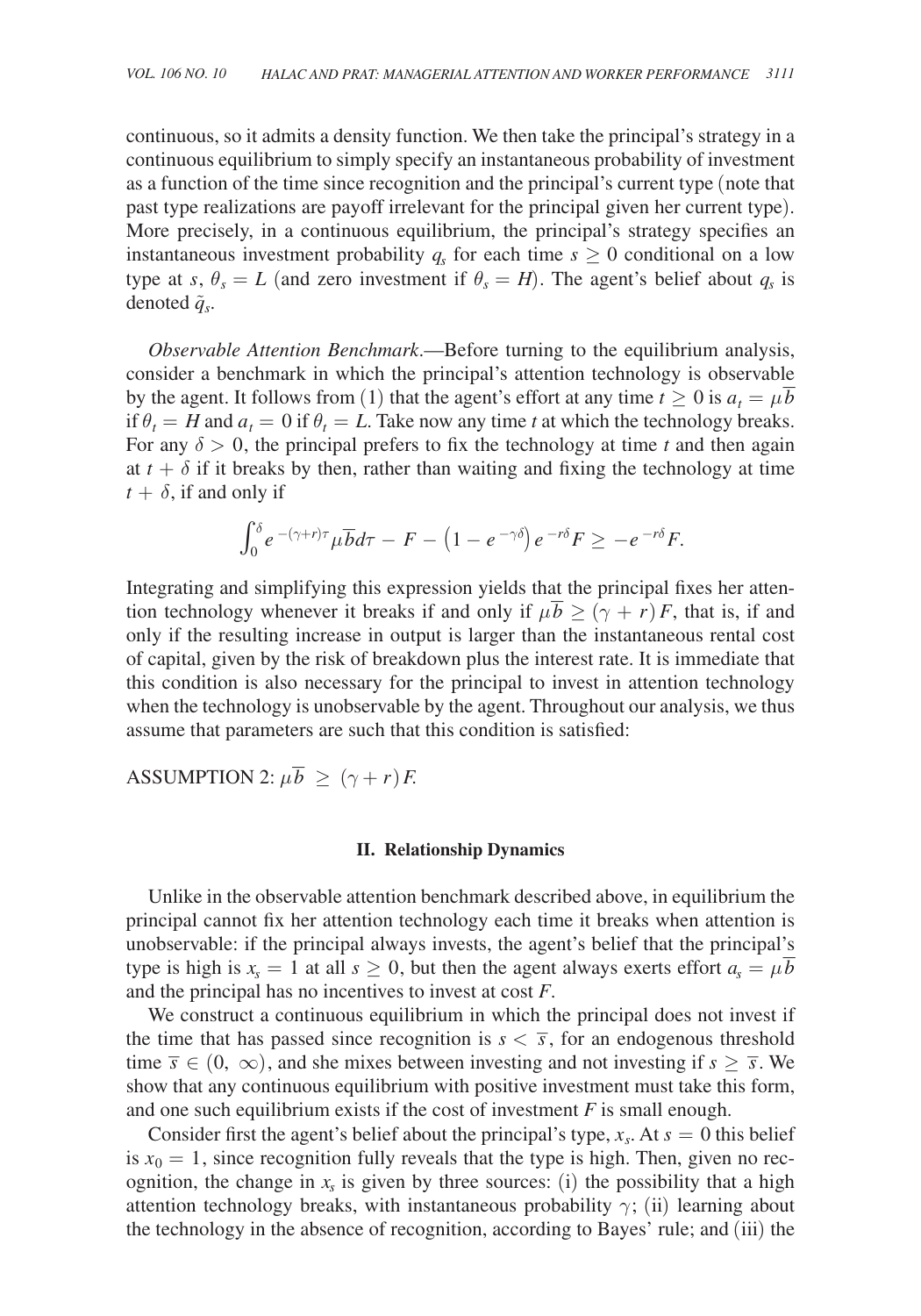agent's belief about the principal's investment, which must be correct in equilibrium (i.e.,  $\tilde{q}_s = q_s$ ). If  $q_s$  is continuous on a given open interval, then locally in that interval the evolution of  $x<sub>s</sub>$  is governed by

(2) 
$$
\dot{x}_s = -\gamma x_s - x_s (1 - x_s) \mu a_s + (1 - x_s) a_s.
$$

This law of motion is similar to that in Board and Meyer-ter-Vehn (2013), with an important difference: our Bayesian learning term,  $x_s(1 - x_s)\mu a_s$ , depends on the agent's action  $a_s$ , while it is only a function of  $x_s$  in their paper (see their equation 2.2). In our setting the learning process is endogenous and depends on the agent's behavior; as shown in Section III, this difference has important implications for the dynamics of the relationship.

In the equilibrium we are constructing, the principal does not invest before the threshold time  $\bar{s}$  is reached. Hence, for  $s < \bar{s}$ , the law of motion for  $x_s$  becomes

(3) 
$$
\dot{x}_s = -\gamma x_s - x_s^2 (1 - x_s) \mu^2 \overline{b},
$$

where we have substituted  $a_s = \mu x_s \overline{b}$ . Solving this differential equation with initial condition  $x_0 = 1$  uniquely pins down the agent's belief and effort at  $s < \overline{s}$ . Naturally,  $x_s$  and  $a_s$  are strictly decreasing over this time period: since the principal is not investing, the agent becomes more pessimistic that her type is high as time passes without recognition, both because of Bayesian updating and because the probability that the principal's technology has broken goes up.

Consider next the principal's incentives to invest. Let  $\pi_s^H$  be the principal's expected payoff at *s* when her type is  $\theta_s = H$  and  $\pi_s^L$  when her type is  $\theta_s = L$ . The principal is willing to invest at *s* only if  $\pi_s^L \leq \pi_s^H - F$ . Since, by construction, at any point in this equilibrium the principal either does not want to invest or is indifferent between investing and not,  $\pi_s^{\overline{L}} \geq \pi_s^{\overline{H}} - F$  for all  $s \geq 0$  and we can write the expected payoffs for the two principal types as

(4) 
$$
\pi_s^L = \int_s^\infty e^{-r(\tau-s)} a_\tau d\tau,
$$

(5) 
$$
\pi_s^H = \int_s^{\infty} e^{-(\gamma+r)(\tau-s) - \int_s^{\tau} \mu a_z dz} \left(a_{\tau} + \gamma \pi_{\tau}^L + \mu a_{\tau} \pi_0^H\right) d\tau.
$$

The low type's expected payoff at any point is simply the output given by the agent's effort. To interpret the high type's expected payoff, note that the instantaneous probability that her technology breaks at any time is  $\gamma$ , and the instantaneous probability that recognition occurs given a high type at time *z* is  $\mu a_z$ . Thus, between times *s* and  $\tau$ , the probability that no breakdown occurs is  $e^{-\gamma(\tau-s)}$ , and the probability that no recognition occurs, given no breakdown, is  $e^{-\int_{s}^{\tau} \mu a_z dz}$ . So long as neither breakdown nor recognition occurs, the high type receives the output flow. If the technology breaks at time  $\tau$ , her continuation payoff is  $\pi^L_\tau$ , whereas if recognition occurs, her continuation payoff is  $\pi_0^H$ .

To convey the economic intuitions more clearly, let  $\Psi_s \equiv \pi_0^H - \pi_s^H$  denote the principal's value of recognition at time *s* and  $\Lambda_s \equiv \pi_s^H - \pi_s^L$  her value of investing at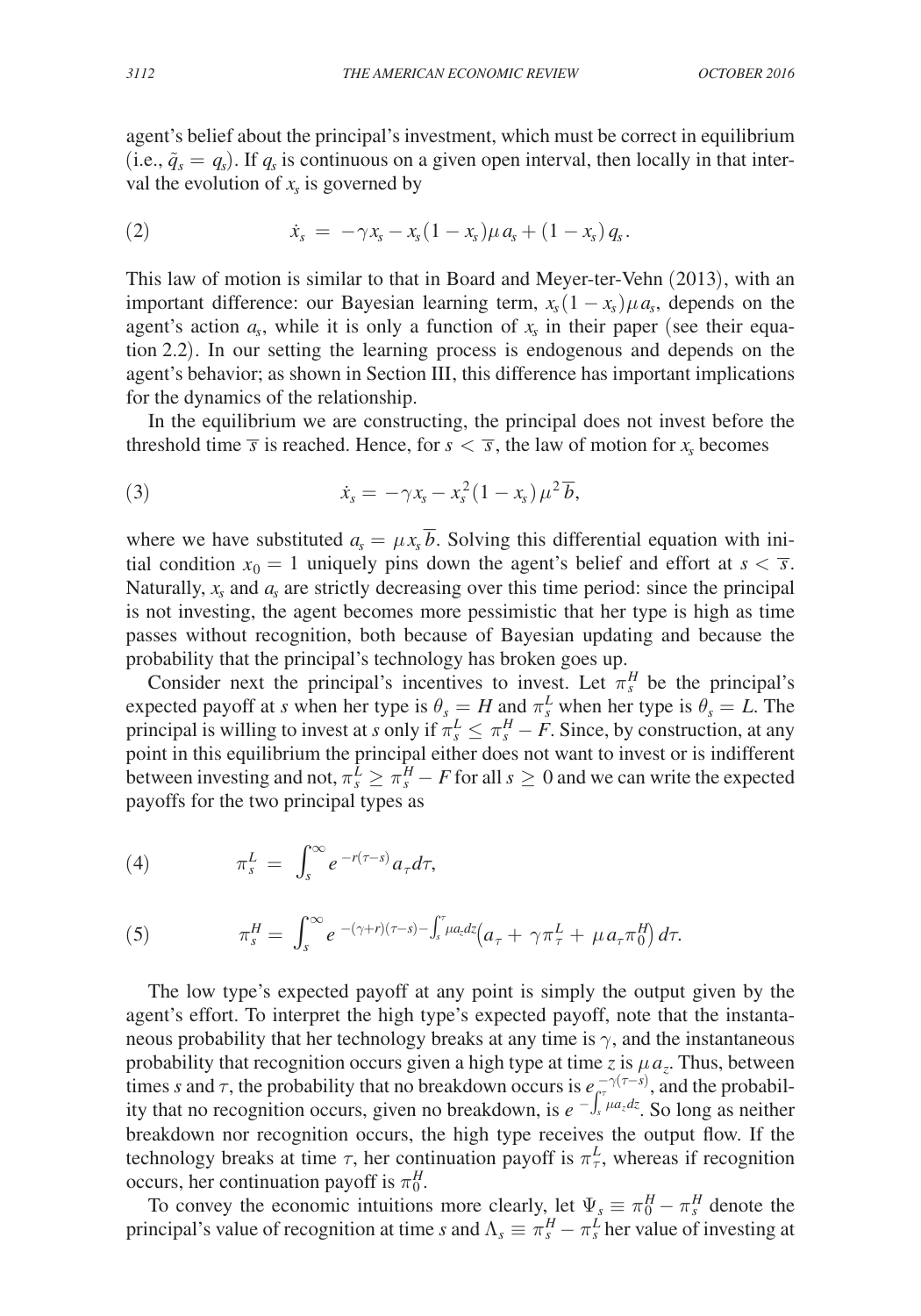*s*. At each time  $s \geq \overline{s}$  in the equilibrium, the principal follows a mixed strategy, so she must be indifferent between investing and not investing,

$$
\Lambda_s = F.
$$

It follows that  $\Lambda_s = 0$  for all  $s \geq \overline{s}$ , which combined with (4)–(6) yields

(7) 
$$
\Psi_s \mu a_s = (\gamma + r) F.
$$

The left-hand side is the principal's instantaneous benefit of investment at time *s*, given by the value of recognition times the instantaneous probability of recognition conditional on a high type. Equation (7) says that, for the principal to be indifferent at each time  $s \geq \overline{s}$ , her instantaneous benefit of investment must be equal to the instantaneous rental cost of capital at all such times. The instantaneous benefit of investment must therefore be constant for  $s \geq \overline{s}$ , which implies that the agent's effort must be decreasing (increasing) at any such time at which the value of recognition is increasing (decreasing). Our main result shows that the value of recognition is in fact strictly increasing, and hence effort strictly decreasing, at all times  $s \geq \bar{s}$ in the equilibrium; moreover, effort becomes low enough that the principal's investment must become strictly decreasing as well.

**PROPOSITION** 1: *Fix any set of parameters*  $(\gamma, \mu, \overline{b}, r)$ *. There exist*  $\overline{F} > 0$  *and*  $\overline{\overline{E}} \leq (0, \overline{F})$  $\overline{\overline{F}}\in(0,\overline{F})$  such that a continuous equilibrium with positive investment exists if and *only if the cost of investment is*  $F \leq \overline{F}$ *, and all continuous equilibria have positive investment if*  $F \leq \overline{F}$ . In any continuous equilibrium with positive investment, the *principal does not invest if the time that has passed since recognition is*  $s < \bar{s}$ *, for a threshold time*  $\overline{s} \in (0, \infty)$ ; *at*  $s \geq \overline{s}$ , *the principal invests with a continuous instantaneous probability*  $q_s \in (0, \infty)$  *which is strictly decreasing for s >*  $\bar{s}$  *large* enough. The agent's belief  $x_s$  and effort  $a_s$ , and thus the unconditional instanta*neous probability of recognition* μ *xs as*, *are continuous and strictly decreasing for all s*  $\geq$  0*. If r*  $\leq \gamma$ *, the value of*  $\overline{s}$ *, and thus the continuous equilibrium with positive investment*, *are unique.*

## PROOF:

See the Appendix.

[Figure 1](#page-10-0) illustrates the equilibrium. When the agent's belief is relatively high, the principal's benefit from being revealed to be a high-attention type is small. Following recognition, there is thus a period of time during which the principal does not invest. As time passes and the agent's belief and effort go down, the principal's value of recognition increases, until at time  $\bar{s}$  the principal finds it optimal to start investing. The principal's investment however is insufficient to stop the decline in effort, and at some point it also begins to decline. Hence, as time goes by without recognition, both the agent's effort and the principal's investment decrease, and so does the probability of obtaining recognition.

As mentioned, the intuition for why the agent's effort decreases prior to  $\bar{s}$  is immediate. But why must effort continue going down at  $s \geq \bar{s}$  while the principal invests?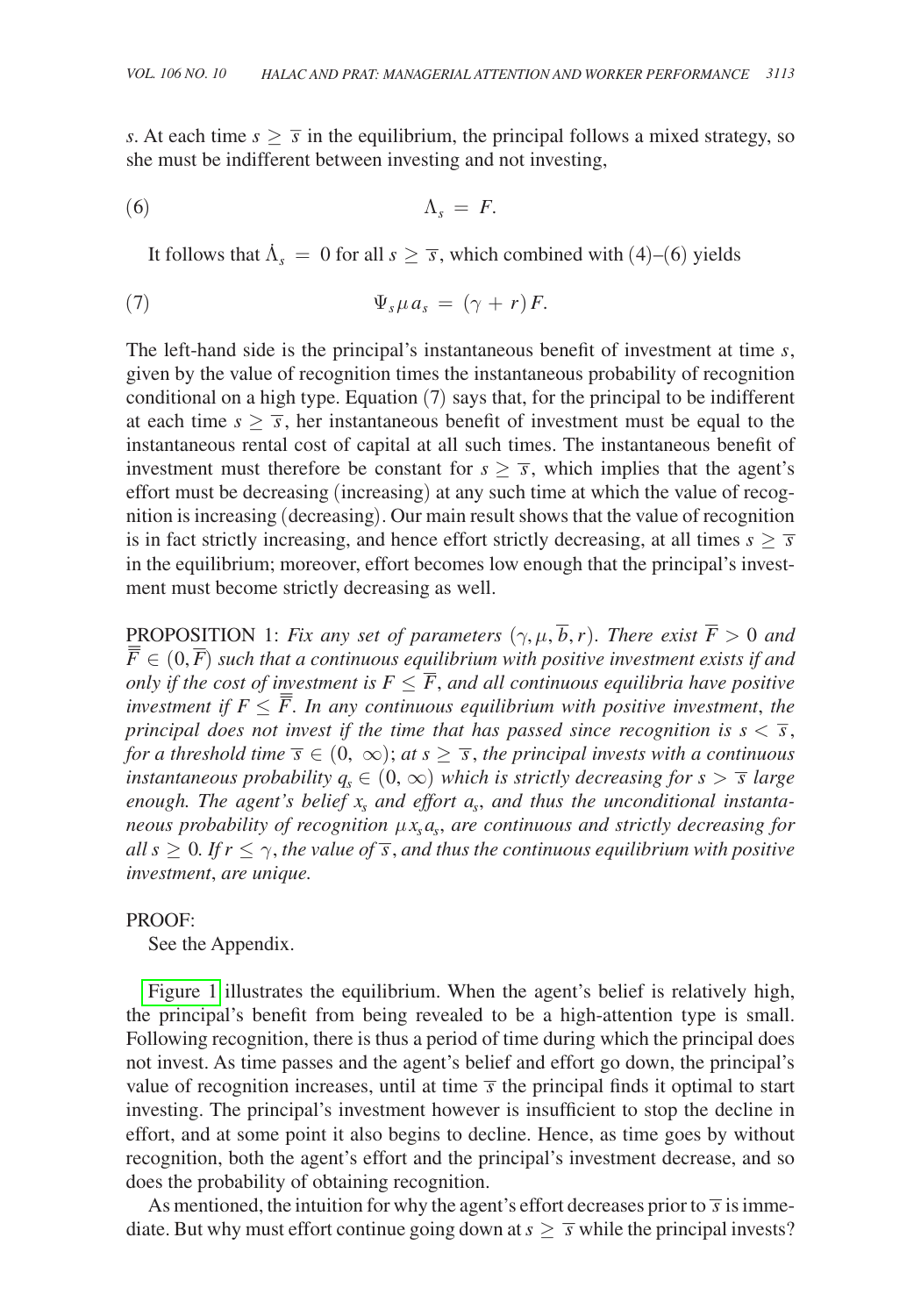<span id="page-10-0"></span>

FIGURE 1

*Notes:* Equilibrium dynamics: parameters are  $\gamma = 1$ ,  $F = 0.09$ ,  $\mu = 1$ ,  $\bar{b} = 0.7$ , and  $r = 0.01$ . *Rec<sub>s</sub>* is the unconditional instantaneous probability of recognition, given by  $\mu x_s a_s$ . The vertical line indicates the threshold time  $\bar{s}$ .

Recall from (7) that the principal's indifference condition yields  $\Psi_s = \frac{(\gamma + r)F}{\mu a_s}$ <br>Moreover, by definition,  $\dot{\Psi}_s = \dot{\Lambda}_s - \dot{\pi}_s^L$ , and thus for  $s \ge \overline{s}$ ,  $\dot{\Psi}_s = -\dot{\pi}_s^L$  $(\gamma + r)F$  $\frac{\tau I}{\mu a_s}$ . Moreover, by definition,  $\dot{\Psi}_s = \dot{\Lambda}_s - \dot{\pi}_s^L$ , and thus for  $s \geq \overline{s}$ ,  $\dot{\Psi}_s = -\dot{\pi}_s^L$  $= a_s - r \pi_s^2$ ; that is, the value of recognition increases (decreases) at *s* if current effort is above (below) the long-run future average. We can then show that  $\Psi_s$ and  $\dot{a}_s$  cannot change signs at a time  $s > \overline{s}$ . For a stark intuition, suppose effort were decreasing up to *s'* and increasing from then on, for  $s' > \overline{s}$ . Then both the value of recognition  $\Psi_s$  and the conditional probability of recognition  $\mu a_s$  would be lower at *s*′ than right before this time. But since the principal is indifferent at *s*′, she would have strict incentives to invest right before, a contradiction. Hence, effort  $a_s$  must be a monotonic function over  $s \geq \overline{s}$ , and in fact an analogous argument shows that it cannot be a strictly increasing function.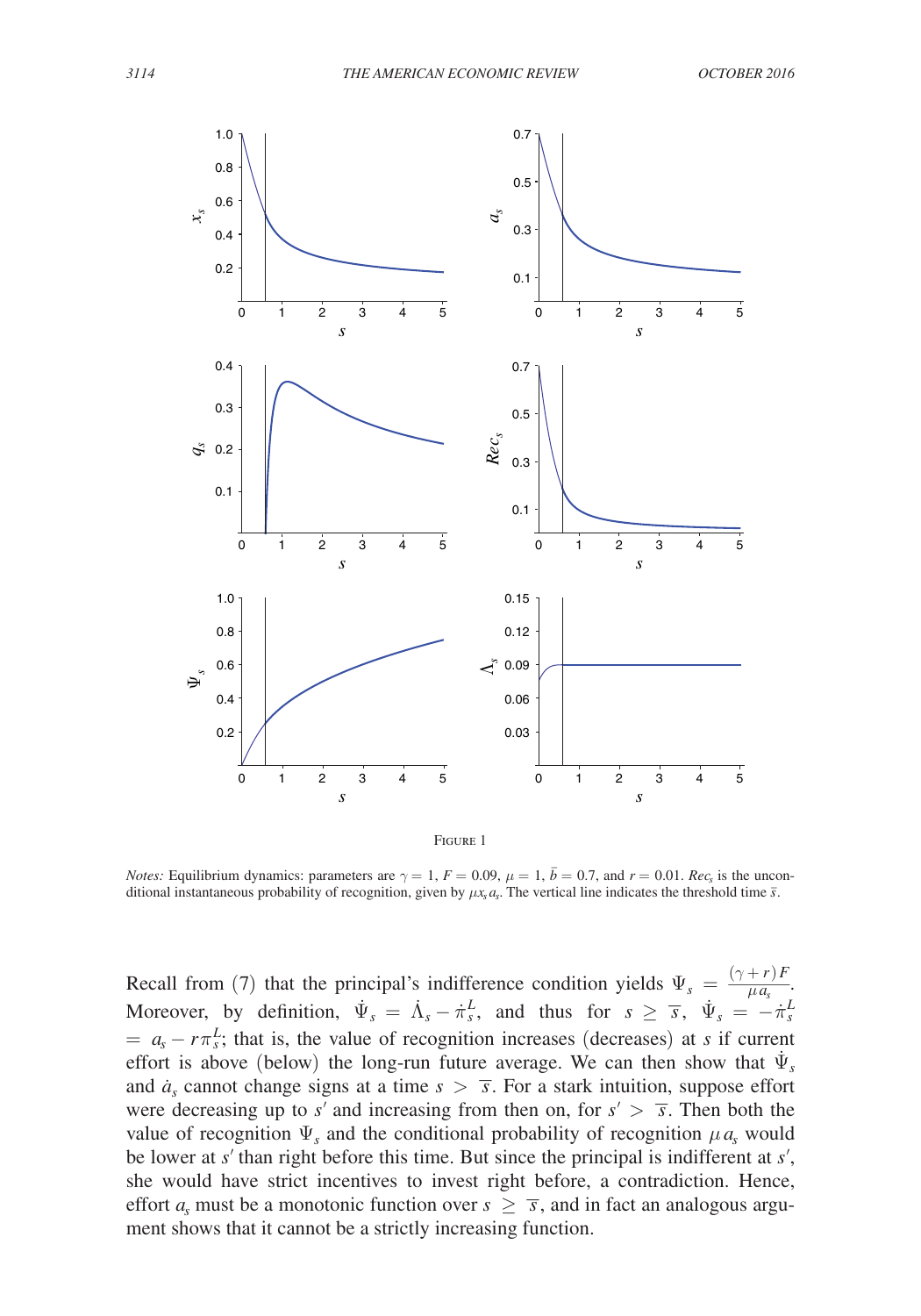It follows that the agent's effort is either constant or strictly decreasing for all  $s \geq \bar{s}$ . We prove that it must indeed be strictly decreasing in equilibrium by showing that not only the agent's belief is continuous but also the change in the belief must be continuous. Specifically, the equilibrium must satisfy smooth pasting:  $\dot{x}_s$  is continuous at  $\overline{s}$ . Since  $\dot{x}_s < 0$  for  $s < \overline{s}$ , this implies that  $\dot{x}_s$ , and thus  $\dot{a}_s$ , are strictly negative in a right neighborhood of  $\overline{s}$ , and therefore for all  $s \geq \overline{s}$ . The logic for smooth pasting is similar to that above, namely it is needed to provide the principal the right amount of incentives to invest at each point. Suppose for the purpose of contradiction that  $\dot{x}_s$  and thus  $\dot{a}_s$  were to jump at  $\overline{s}$ . Clearly, they can only jump up (recall  $q_s = 0$  at  $s < \overline{s}$ ), and since  $\Psi_s$  is continuous,<sup>15</sup> the change in the principal's instantaneous benefit of investment,  $\mu(\dot{\Psi}_s a_s + \Psi_s \dot{a}_s)$ , would then also jump up at  $\overline{s}$ . However, since  $\mu(\Psi_s a_s + \Psi_s a_s) = 0$  from  $\overline{s}$  on by condition (7), this would  $\text{imply } \mu(\dot{\Psi}_s a_s + \Psi_s \dot{a}_s) < 0 \text{ for } s < \bar{s} \text{ close enough to } \bar{s} \text{, and therefore (using (7))}$ again)  $\Psi_s \mu a_s > (\gamma + r)F$  for such times. The contradiction is then immediate: the principal would have strict incentives to invest in attention technology before reaching the threshold time  $\overline{s}$ <sup>[16](#page-11-1)</sup>

A principal who delays investment is therefore punished with continuous deterioration of the relationship. The agent becomes more pessimistic and his effort declines over time, so that even if the principal then decides to invest, it is harder to obtain recognition and return to high performance. In fact, we can show that in the limit for an infinitely patient principal, the equilibrium gives rise to a trap as the moral hazard problem becomes more severe. Consider the limit as the discount rate *r* goes to zero and let the principal's cost of investment be  $F < \overline{F}$  so that the equilibrium of to zero and let the principal's cost of investment be  $F < F$  so that the equilibrium of Proposition 1 exists. The online Appendix shows that as *F* approaches  $\overline{F}$ ,  $\lim_{s\to\infty} x_s$ and  $\lim_{s\to\infty} a_s$  vanish: the probability of obtaining recognition and reverting to high performance goes to zero as time passes without recognition.<sup>[17](#page-11-2)</sup>

Proposition 1 also shows that the equilibrium investment path is hump-shaped. The logic is elaborate because the principal uses a mixed strategy, but to see the main idea, take the aforementioned case in which the agent's belief and effort go to zero absent recognition. At one extreme, it is clear that the principal will not invest when the agent's belief is close to one, as the value of recognition is then close to zero. At the other extreme, it is also clear that as the agent's belief approaches zero, the principal's investment must go to zero: as shown by (2), if  $x_s = 0$ ,  $\dot{x}_s$  is determined by (the agent's correct belief over)  $q_s$ , so  $x_s$ , and hence  $a_s$ , would increase in equilibrium if  $q_s > 0$ . More generally, we show that punishing the principal for not investing requires effort to become low enough over time that investment must eventually become decreasing for effort to continue declining.

Finally, about uniqueness: two arguments are used to show that any continuous equilibrium with positive investment must be as characterized in Proposition 1. First, we show that any such equilibrium where, at each time  $s \geq 0$ , the principal either is indifferent or does not have incentives to invest, must take this form. Second,

<span id="page-11-1"></span><span id="page-11-0"></span><sup>&</sup>lt;sup>15</sup> Note that  $\dot{\Psi}_s = \dot{\Lambda}_s - \dot{\pi}_s^L$ , where  $\dot{\pi}_s^L = -a_s + r \pi_s^L$ 

<sup>&</sup>lt;sup>16</sup> More formally: observe that, as noted in footnote 15,  $\dot{\Lambda}_s = (\gamma + r) \Lambda_s - \mu a_s \Psi_s$ , and the equilibrium requires  $\Lambda_s$  < *F* for  $s$  <  $\overline{s}$  and  $\Lambda_s$  = *F* for  $s \geq \overline{s}$ . But then  $\Psi_s \mu a_s > (\gamma + r)F$  for  $s < \overline{s}$  close to  $\overline{s}$  implies  $\Lambda_s$  < 0 at such times, a contradiction. implies  $\Lambda_s < 0$  at such times, a contradiction.<br><sup>17</sup>Put differently, for any  $\delta > 0$  and  $\varepsilon > 0$ , there exist  $r > 0$ ,  $F < \overline{F}$ , and a time since recognition  $s > 0$ 

<span id="page-11-2"></span>such that the probability of obtaining recognition in  $(s, s + \delta)$  is strictly less than  $\varepsilon$ .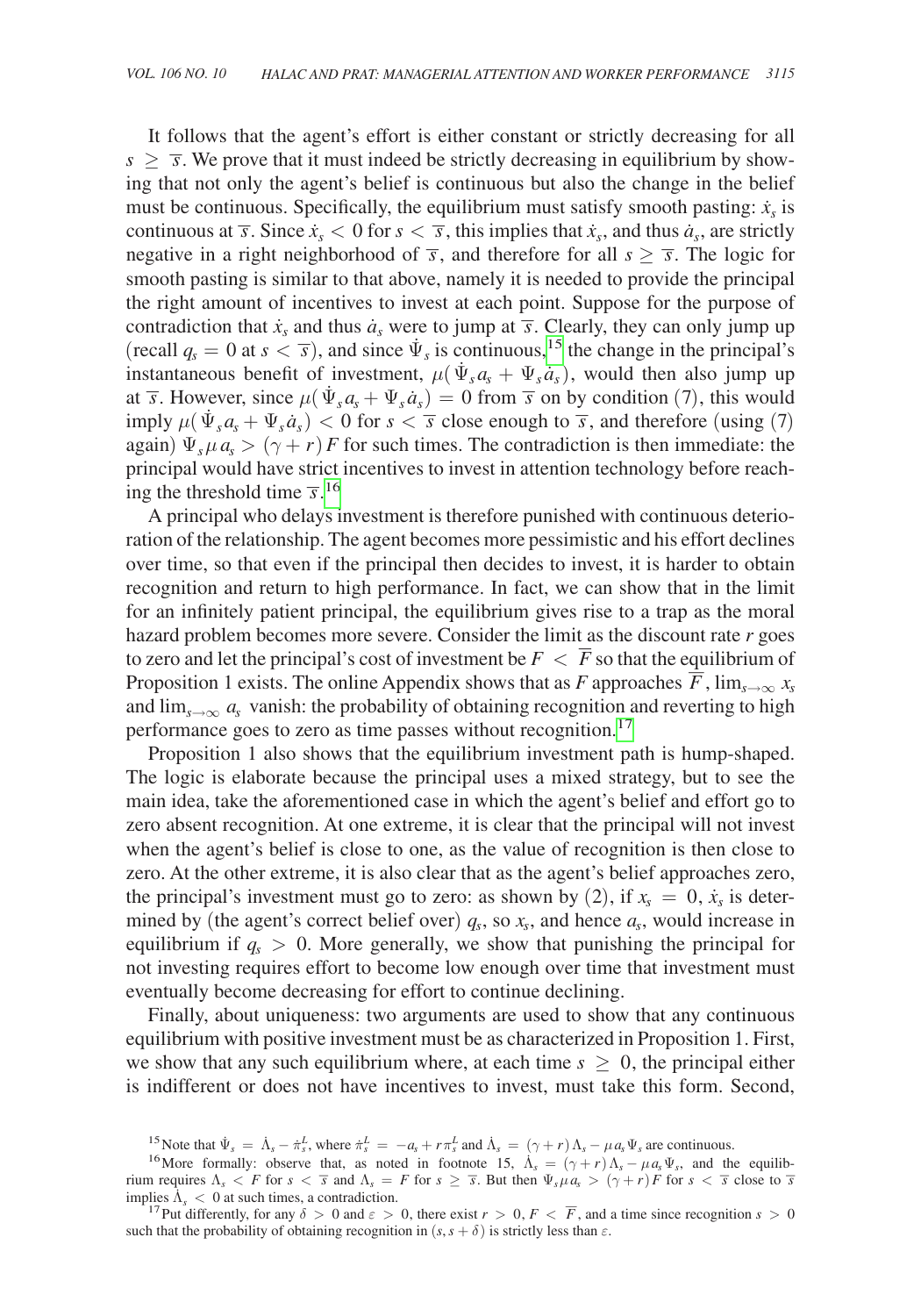we show that a continuous equilibrium where the principal has strict incentives to invest over some time interval does not exist. Intuitively, in any such equilibrium, the principal should strictly want to invest at  $s = 0$ ; otherwise, if she has strict incentives to invest at  $s' > 0$  but not before,  $x_s$  must either increase continuously toward one as *s* approaches *s*′ or jump to one at *s*′, neither of which can occur. However, since  $\Psi_0 = 0$ , the principal will not want to invest at  $s = 0$ . As for the result that any continuous equilibrium must be as described in Proposition 1 if *F* is small enough, this follows from the fact that a no-investment equilibrium does not exist in that case: without investment, effort decreases as time passes without recognition, but then for *F* sufficiently small the principal eventually has strict incentives to invest to obtain recognition.<sup>18</sup>

#### **III. Recognition of Good and Bad Performance**

We have considered a principal who can recognize *good* performance by the agent. What happens if she can also recognize *bad* performance? Recognition is more likely to be of good performance in jobs based on innovation, where the verifiable event is the presence of something positive like a breakthrough. Recognition of bad performance, on the other hand, may arise in jobs where employees perform well-defined tasks, like maintenance or quality control, and the verifiable event is the presence of something negative like a fault.

Take the model of Section I, but assume now that there are two types of (verifiable) signals: good-performance signals and bad-performance signals. A good signal arrives via a Poisson process with parameter  $\mu \theta_t a_t$ , whereas a bad signal arrives via a Poisson process with parameter  $\nu \theta_t (1 - a_t)$ , where  $\mu, \nu \ge 0$ . The agent arrives via a Poisson process with parameter  $\nu \theta_t (1 - a_t)$ , where  $\mu, \nu \ge 0$ . The agent receives a reward  $\bar{b} > 0$  when a good signal arrives and incurs a penalty <u>b</u> < 0 when a bad signal arrives. Analogous to  $(1)$  and Assumption 1, for any  $t \geq 0$ , the agent's effort is  $a_t = x_t(\mu \overline{b} - \nu \underline{b})$ , where we assume  $\mu \overline{b} - \nu \underline{b} \le 1$ .

The benchmark case where the principal's attention technology is observable is qualitatively the same as that in Section I. In this setting with good- and bad-performance signals, the principal invests in attention if and only if  $\mu \overline{b} - \nu \underline{b} \ge (\gamma + r)F$ ; analogous to Assumption 2, we assume that this condition holds.

Now suppose that the principal's attention technology is unobservable by the agent. Each time recognition—of either good or bad performance—occurs, the agent learns that the principal's type is high and thus his belief is reset to one. As in Section II, we consider equilibria in strategies that depend only on what has happened since recognition last occurred. Let *s* be the time since recognition. We characterize a continuous equilibrium (i.e., an equilibrium in which the agent's belief  $x<sub>s</sub>$  is continuous) in which the principal does not invest in attention technology if *s*  $\le$  *s*, for an endogenous threshold time  $\hat{s} \in (0, \infty)$ , and she mixes between investing and not if  $s \geq \hat{s}$ .

<span id="page-12-0"></span><sup>&</sup>lt;sup>18</sup>Note that the agent's belief  $x<sub>s</sub>$  and effort  $a<sub>s</sub>$  are strictly positive for all finite *s*. An equilibrium with no effort and no investment cannot be sustained unless the agent's prior belief that the principal's type is high is assumed to be zero.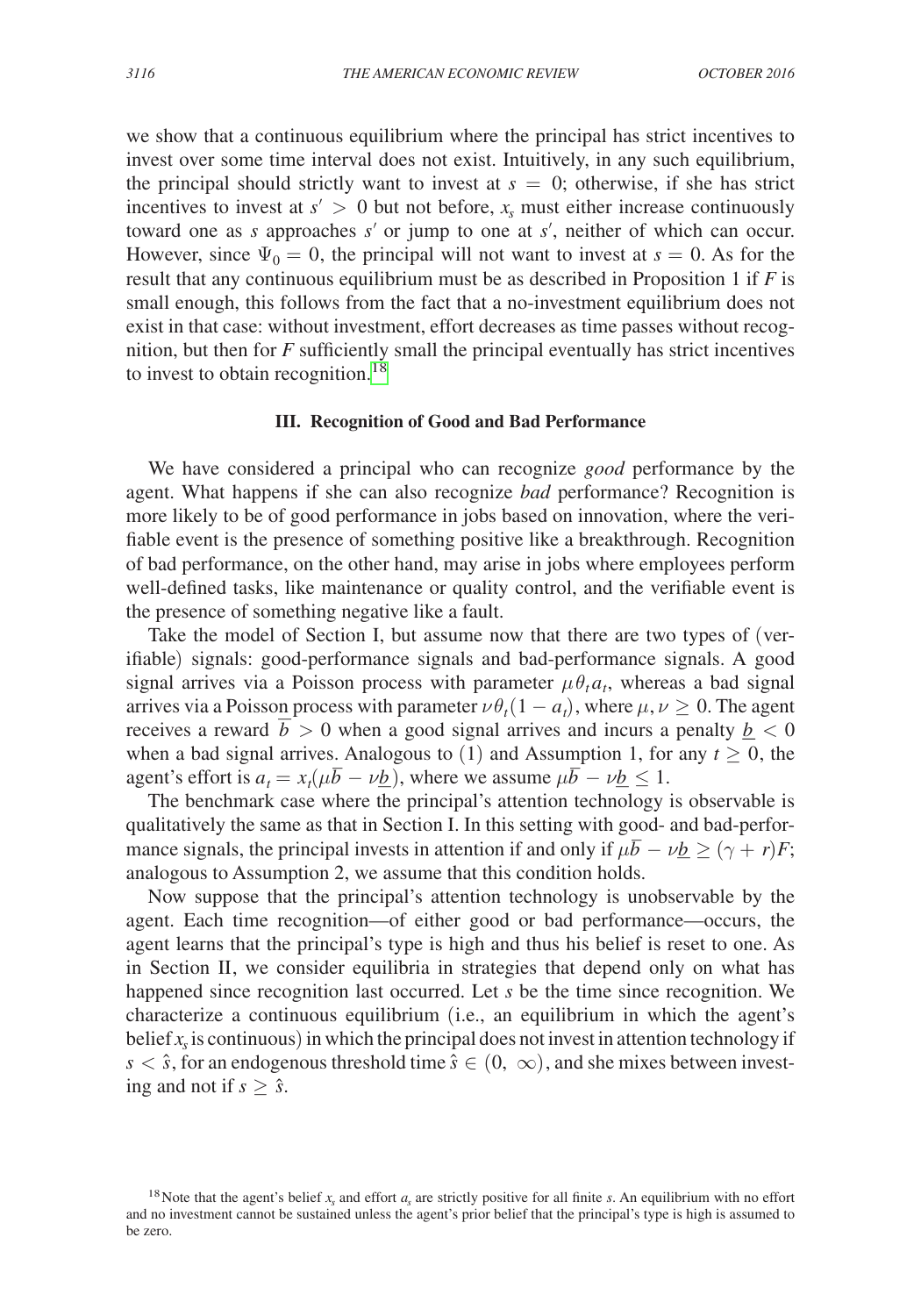Consider the law of motion for the agent's belief  $x_s$ . At  $s = 0$ , the belief is  $x_0 = 1$ . Then, given no recognition, the evolution of the belief on any open interval over which *qs* is continuous is governed by

(8) 
$$
\dot{x}_s = -\gamma x_s - x_s (1 - x_s) [\mu a_s + \nu (1 - a_s)] + (1 - x_s) q_s.
$$

Before time  $\hat{s}$  is reached, the principal does not invest. Substituting  $a_s = x_s(\mu \overline{b} - \nu \underline{b})$ and  $q_s = 0$  into (8), the law of motion for  $s < \hat{s}$  is

(9) 
$$
\dot{x}_s = -\gamma x_s - x_s(1-x_s) \left[ (\mu - \nu) x_s (\mu \overline{b} - \nu \underline{b}) + \nu \right].
$$

Solving this differential equation with initial condition  $x_0 = 1$  pins down the agent's belief and effort at  $s < \hat{s}$ .

Consider now  $s \geq \hat{s}$ . The principal must be indifferent between investing and not investing at these times. Analogous to (7), indifference yields

(10) 
$$
\Psi_s[\mu a_s + \nu(1-a_s)] = (\gamma + r)F.
$$

Condition (10) shows that the sign of  $\mu - \nu$  is key in determining the qualitative properties of the solution. If  $\mu - \nu > 0$ , the solution is qualitatively the same as that in Section II. Suppose instead that  $\mu - \nu \leq 0$ . Then (10) shows that the agent's effort  $a_s$  and the principal's value of recognition  $\Psi_s$  must move in the same direction for the principal's instantaneous benefit of investment to be constant for  $s \geq \hat{s}$ . Now since  $\dot{\Psi}_s = a_s - r \pi_s^L$ , it follows that effort must be strictly increasing (decreasing) at any time  $s \geq \hat{s}$  at which it is strictly above (below) its long-run future average, which implies that effort cannot be different from the long-run average at any such time. Therefore, when  $\mu - \nu \leq 0$ ,  $a_s$  and  $\Psi_s$  must be constant for  $s \geq \hat{s}$ .

PROPOSITION 2: Consider a setting with recognition of good and bad perfor*mance. If recognition is primarily of good performance* (*i.e.*,  $\mu > \nu$ ), the continuous *equilibria are as characterized in Proposition 1. Suppose instead that recognition is primarily of bad performance or symmetric (i.e.,*  $\mu \leq \nu$ *). Then in any continuous equilibrium with positive investment*, *the principal does not invest if the time that has passed since recognition is s*  $\lt$  *s*̂, *for a threshold time*  $\hat{s} \in (0, \infty)$ *, and she invests with a constant instantaneous probability*  $\hat{q} \in (0, \infty)$  *for s*  $\geq$  *s*̂. *The agent's belief*  $x_s$  and effort  $a_s$  are decreasing for  $s < \hat{s}$  and constant for  $s \geq \hat{s}$ . The uncon*ditional instantaneous probability of recognition,*  $x_s[\mu a_s + \nu(1 - a_s)]$ *, is constant for*  $s \geq \hat{s}$ *.* 

## PROOF:

See the online Appendix.

[Figure 2](#page-14-0) illustrates the equilibria. When recognition is primarily of bad performance or symmetric, the equilibrium is essentially static: the principal's investment is zero initially and constant after it jumps up at the threshold time  $\hat{s}$ ; the agent's belief and effort and the unconditional instantaneous probability of recognition are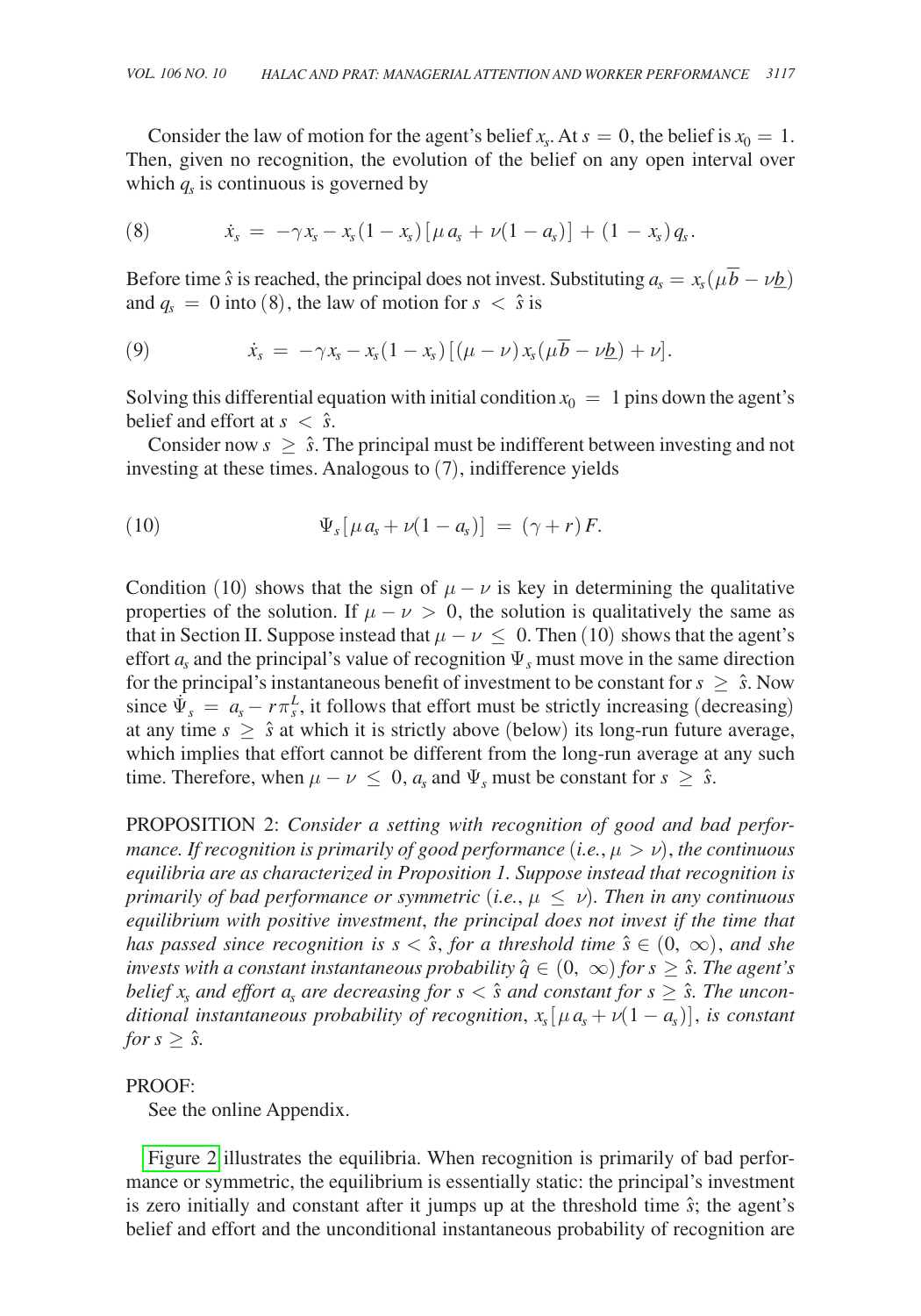<span id="page-14-0"></span>



*Notes:* Equilibrium dynamics when recognition is of good performance (solid lines) and when recognition is of bad performance (dashed lines). We set  $\mu = 1$  and  $\nu = 0$  in the former case and  $\mu = 0$  and  $\nu = 1$  in the latter; all other parameters are the same as in Figure 1. *Rec<sub>s</sub>* is the unconditional instantaneous probability of recognition, given by  $x_s[\mu a_s + v(1 - a_s)]$ . The vertical lines indicate the threshold times  $\bar{s}$  and  $\hat{s}$ .

also constant for  $s \geq \hat{s}$ .<sup>19</sup> Hence, unlike when recognition is primarily of good performance, the relationship does not continue deteriorating over time.

The intuition for these results stems from the principal's incentives to invest in attention technology. The principal's instantaneous benefit of investment is the product of the instantaneous probability of recognition conditional on a high attention technology and the value of recognition. When recognition is of bad performance or symmetric, a decline in the agent's effort has a direct effect of (weakly) increasing the principal's incentive to invest because it (weakly) increases the probability of

<span id="page-14-1"></span><sup>&</sup>lt;sup>19</sup>The online Appendix shows that a continuous equilibrium with positive investment exists if and only if the cost of investment  $F$  is small enough. Moreover, the value of  $\hat{s}$  is unique.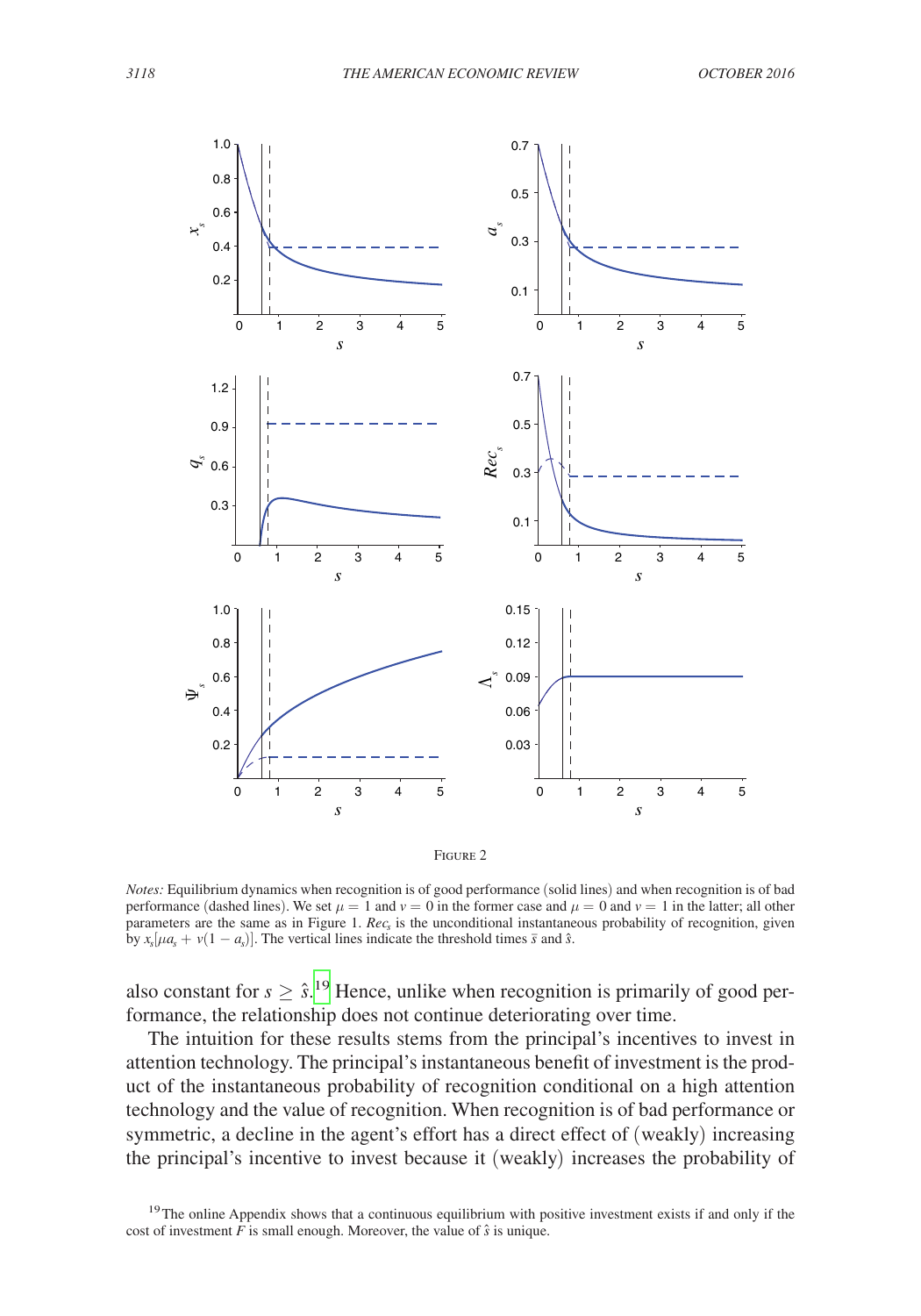obtaining recognition. However, when recognition is of good performance, a decline in effort has a negative direct effect, as the probability of recognition goes down. Consequently, incentivizing the principal to invest in this case requires that her value of recognition increase; that is, she must be threatened with continuously decreasing effort over time.

Our results have implications for the study of firm reputation. Note that when recognition is symmetric  $(\mu = \nu)$ , the instantaneous probability with which a signal arrives is independent of the agent's effort. This case corresponds to the one typically studied in models of firm reputation. For example, Board and Meyer-ter-Vahn (2013) consider a setting in which consumers observe public signals of the quality of a firm's product, but the arrival rate of these signals is independent of consumers' actions (which are not explicitly modeled). The reputational dynamics they obtain are as we characterize for the case of  $\mu \leq \nu^{20}$  $\mu \leq \nu^{20}$  $\mu \leq \nu^{20}$ 

In reality, however, consumers are more likely to learn about the quality of a product when the volume of sales is larger, both because more consumers experience the product directly and because more consumers are likely to learn from the experience of others.<sup>[21](#page-15-1)</sup> To map our model into this problem, take  $\theta_s$  to be firm quality,  $x_s$  consumers' expectation of firm quality, and  $a_s$  the volume of sales at time *s*. The case studied in Board and Meyer-ter-Vehn (2013) is one in which the firm sells a single unit at each time and consumers compete in a Bertrand fashion, so the product price equals  $x_s$  and  $a_s$  is fixed. But another possibility is for the price to be fixed and quantity to adjust, so that the volume of sales  $a<sub>s</sub>$  is an increasing function of perceived quality *xs*, analogous to our model in Section II. Here sales will change with perceived quality and in turn affect the rate at which information about quality is generated. As shown in Propositions 1 and 2, this effect leads to qualitatively different reputational dynamics.

## **IV. Discussion**

*Forward-Looking Agent*.—For tractability and to focus on the principal's dynamic incentives, we assumed throughout that the agent is myopic. The presence of a forward-looking player and a myopic one is in line with the literature on firm reputation. In practice, however, workers are not fully myopic, and they can benefit from experimenting: unlike a myopic agent, they value having information in the future about whether managerial attention is high or low.

While we cannot solve the model with a forward-looking agent analytically, we can numerically construct an equilibrium analogous to the one in Proposition 1 and show that it yields qualitatively the same relationship dynamics as with a myopic agent. Consider the setting of Section I, in which recognition is of good performance, but assume now that the agent is forward-looking and discounts the future at the same rate  $r > 0$  as the principal. The agent's expected payoff following recognition is

$$
U_0\,=\,\int_0^\infty e^{\,-\int_0^s (r+\mu\,x_\tau a_\tau)d\tau}\Big[\mu\,x_s\;\!a_s(\,\overline{b}\,+\,U_0\,)-\frac{1}{2}\;\!a_s^{\,2}\Big]\,ds.
$$

<span id="page-15-1"></span><span id="page-15-0"></span>

<sup>&</sup>lt;sup>20</sup>Specifically, see the case of a convergent cutoff in their perfect good news setting. <sup>21</sup>Robb and Fishman (2005) study a model in which information about firm quality spreads in the market through word of mouth.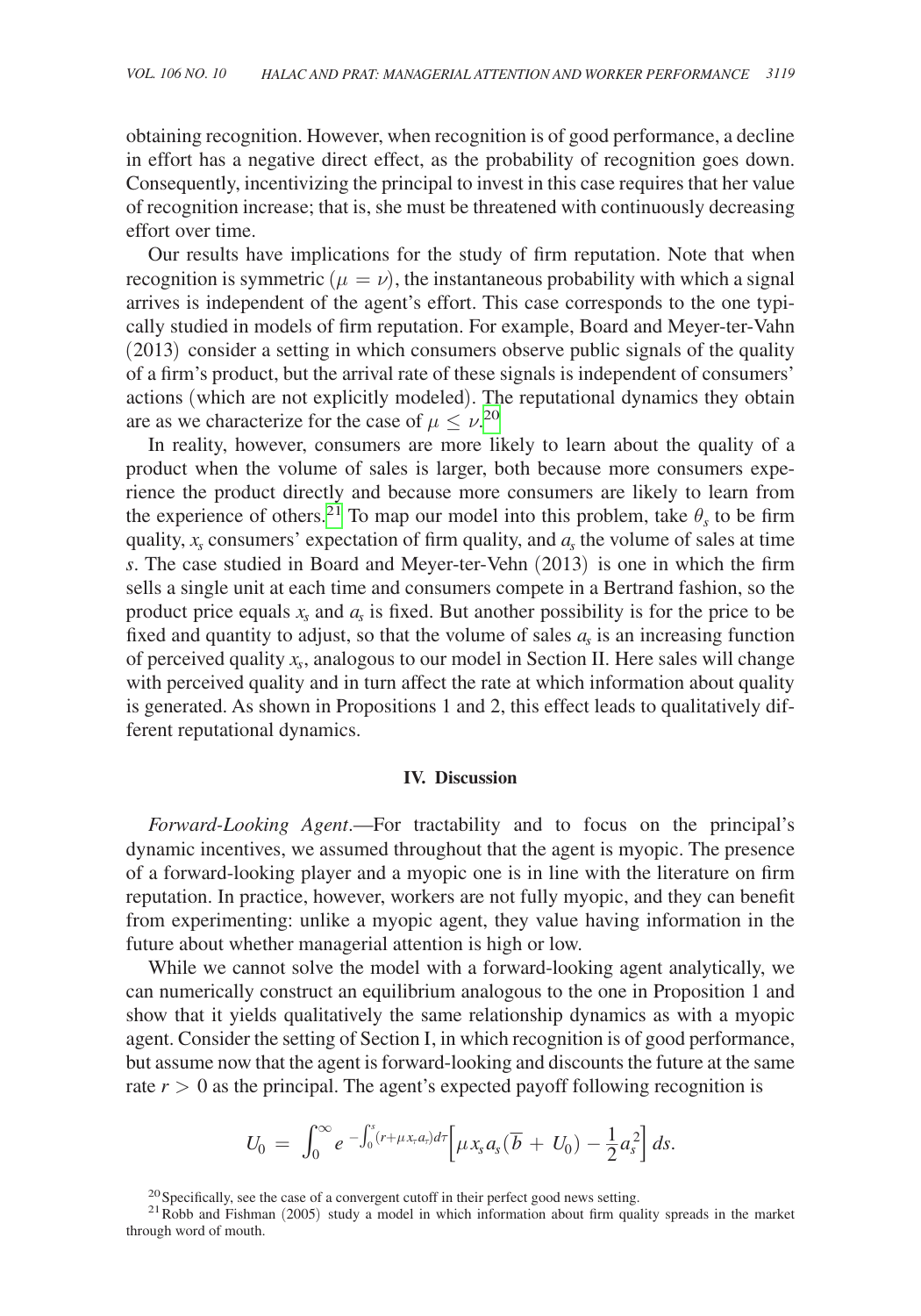For intuition, note that the instantaneous probability assigned by the agent to recognition occurring at a time  $\tau$  is  $\mu x_{\tau} a_{\tau}$ , and hence his belief that recognition will not occur by time *s* is  $e^{-\int_0^s \mu x_\tau a_\tau d\tau}$ . When recognition occurs, the agent receives the reward  $\overline{b}$  plus an expected continuation payoff  $U_0$ .

The agent chooses an effort plan  ${a_s}_{s>0}$  to maximize  $U_0$  subject to the law of motion for  $x_s$  given in equation (2), where  $q_s$  is taken as given. The online Appendix sets up the Hamiltonian for the agent's problem and derives the first-order conditions.<sup>22</sup> We then solve for a continuous equilibrium that parallels the one we constructed in Section II: for a threshold time  $\bar{s} \in (0, \infty)$ , the principal does not invest if the time that has passed since recognition is  $s < \overline{s}$  and she mixes between investing and not investing if  $s \geq \overline{s}$ .

[Figure 3](#page-17-0) provides a graphical illustration. The figure shows that the equilibrium dynamics are qualitatively the same with a forward-looking agent and with a myopic agent. As expected, though, there are quantitative differences. We find that in the forward-looking agent case, the agent's effort and the principal's investment are higher. The intuition is related to the value of experimentation mentioned above: because a forward-looking agent benefits from knowing in the future whether the principal's type is high or low, for any given belief about the principal's current type, his incentive to exert effort is higher than that of a myopic agent. Given the complementarity between effort and investment, the principal in turn invests more when the agent is forward-looking.

*Recognition Reward*.—In our model, the recognition reward  $\overline{b}$  entails no costs to the principal and has a fixed exogenous value. This formulation is appealing if the reward is taken to be purely psychological. Suppose we instead take  $\overline{b}$  to be (partly) a monetary bonus. Then our model has assumed that this bonus is paid not by the principal but by some external, unmodeled party, and that its value is set exogenously. The first assumption is convenient to focus on the moral hazard problem due to the principal's cost of investment and abstract from another source of moral hazard: if the principal incurs the cost of the bonus directly, she may want to decrease her investment in attention technology to save on this cost. The second assumption is a natural consequence of the first.

Our qualitative results are unchanged if we remove the first assumption while keeping the second one. That is, suppose  $\overline{b}$  is an exogenously set bonus but the principal bears the cost of bonus payments. We can incorporate this by simply redefining the principal's payoff following recognition as  $\overline{\pi}_0^H \equiv \pi_0^H - \overline{b}$ ; our analysis can then be performed without change. The dynamics of the relationship are qualitatively the same as in our main model; quantitatively, of course, the principal's incentives to invest will now be lower.

Allowing for an endogenous (and time-varying) bonus, on the other hand, can lead to different dynamics, as the principal may increase the bonus over time to boost the agent's incentives. While a full solution to this case is beyond the scope

<span id="page-16-0"></span><sup>&</sup>lt;sup>22</sup>Note that given the principal's investment strategy, the agent chooses a sequence of effort to maximize his expected utility taking into account how his belief evolves as a function of his effort choices and the principal's investment (and recognition). This computation ensures that no deviation (including double deviations) is profitable for the agent.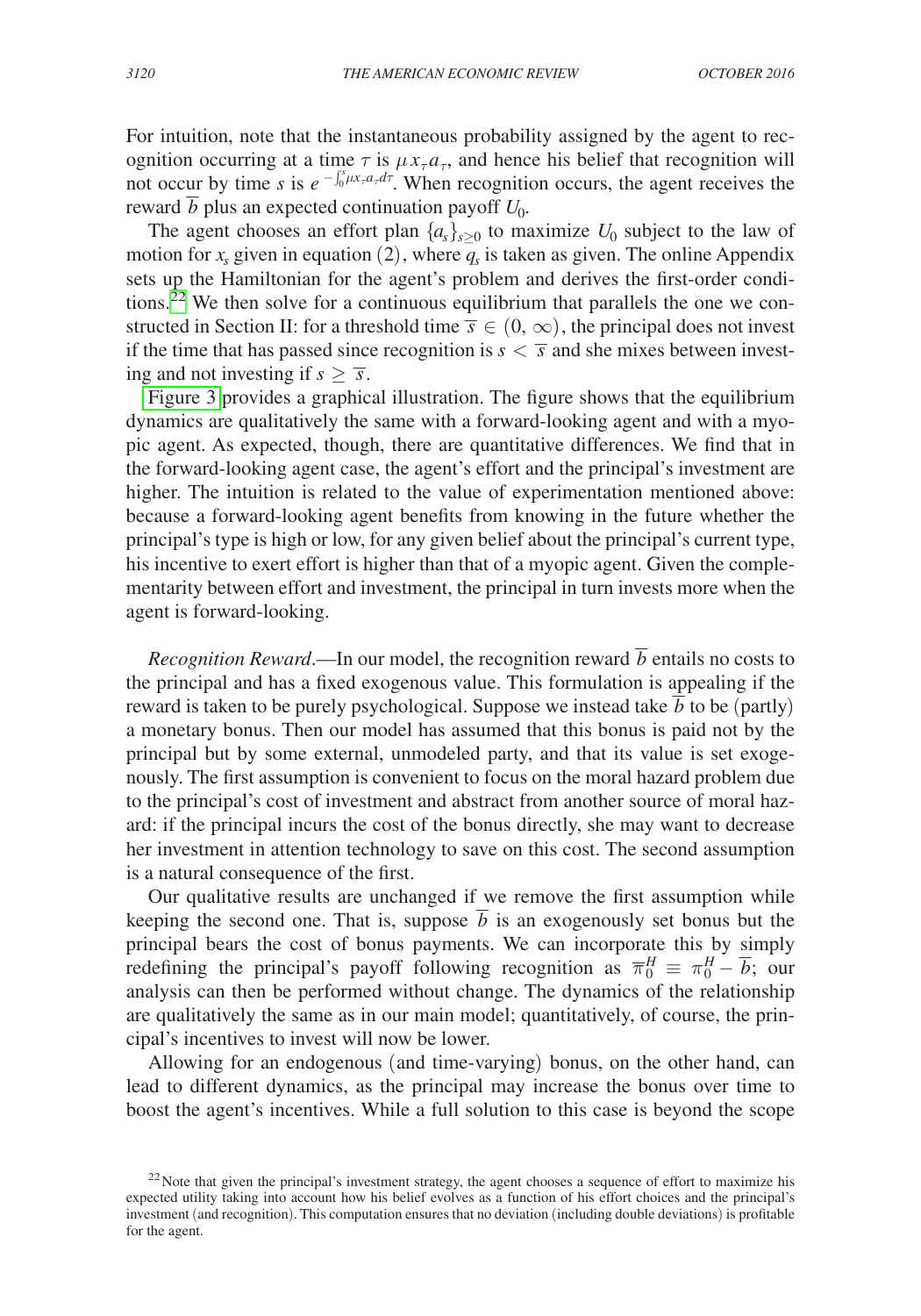<span id="page-17-0"></span>

*Notes:* Equilibrium dynamics with a myopic agent (solid lines) and with a forward-looking agent (dashed lines). Parameters are the same as in Figure 1. *Rec<sub>s</sub>* is the unconditional instantaneous probability of recognition, given by  $\mu x_s a_s$ . The vertical lines indicate the threshold times  $\bar{s}$  in each equilibrium.

of this paper, we highlight here a negative result: endogenizing the bonus does not eliminate the inefficiency in effort. To see why, suppose by contradiction that the agent's effort is always at the efficient level. Then the principal does not invest, as she receives the largest possible payoff when her attention technology is low and she bears no investment nor bonus costs. It follows that in equilibrium the agent's belief about the principal's type must go down as time passes without recognition,  $2<sup>3</sup>$ 

<span id="page-17-1"></span><sup>23</sup>Note that the principal cannot signal her type through the bonus offer: the low type can always mimic the high type at no cost.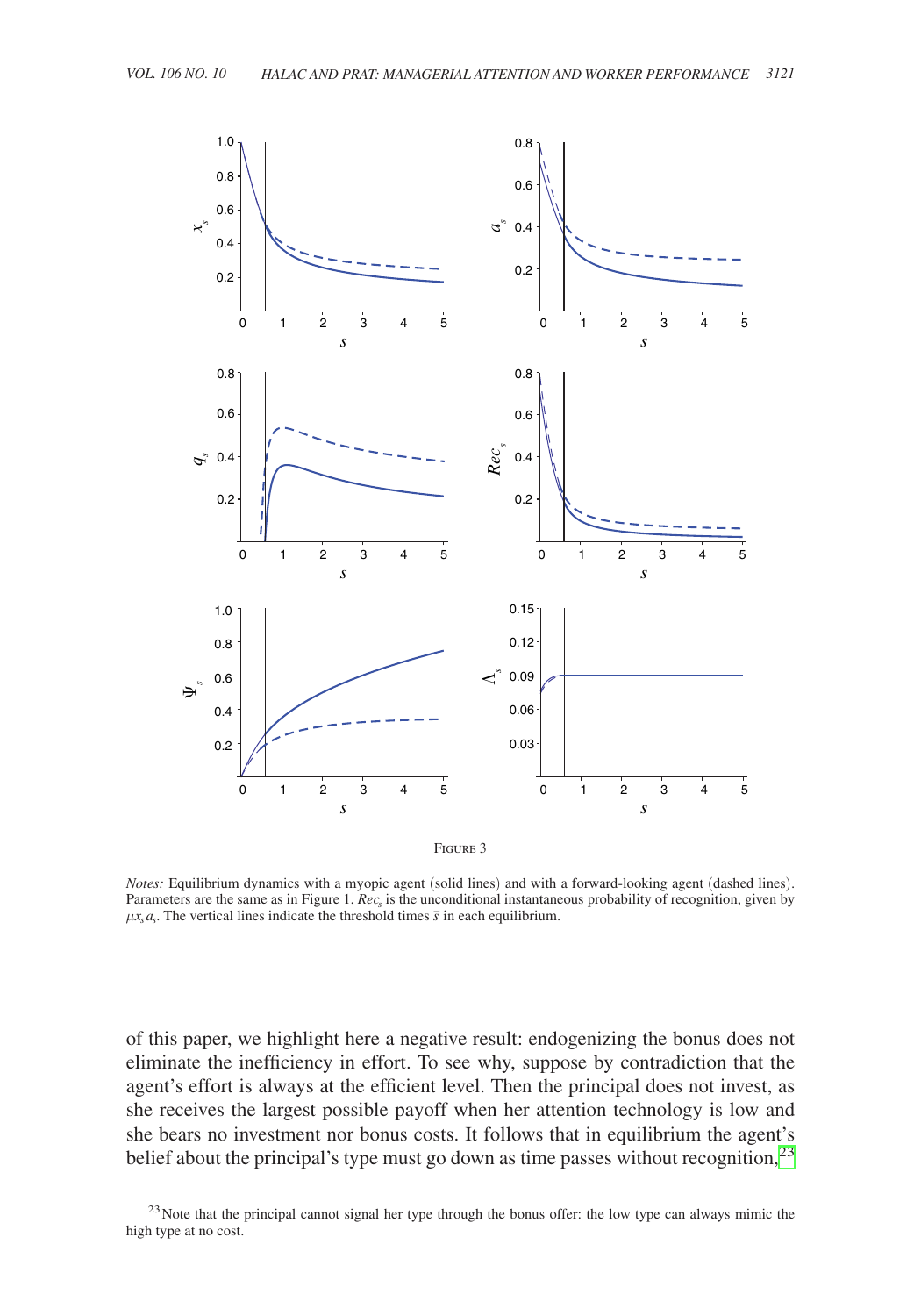and inducing efficient effort requires the bonus to become arbitrarily high over time. However, the high type is not willing to offer such a high bonus: the gain is no larger than the present value of future efficient effort, while the cost is proportional to the bonus as the high type has to pay the agent if recognition occurs before her technology breaks.

## **V. Conclusion**

This paper has studied a dynamic two-sided moral hazard problem in which a worker chooses effort and the manager chooses whether to invest in an attention technology to recognize worker performance. We showed that when recognition is of good performance, the relationship falls into deterioration: absent recognition, worker effort and eventually managerial investment decrease, and a return to high productivity becomes less likely as time passes. These deteriorating dynamics do not arise when recognition is of bad performance or independent of effort.

Our work highlights the role of workers' beliefs about managerial attention. These beliefs have important implications for the dynamics of the employment relationship, particularly in jobs such as those based on innovation, where workers are rewarded for good contributions rather than punished for bad outcomes. We find that, as workers get pessimistic about the presence of a monitoring system that can recognize their contributions, they reduce their effort, and even if management then improves its monitoring system, it will find it difficult to restore its reputation. More broadly, our paper contributes to the theory of reputation by endogenizing the learning process and uncovering the effects of different forms of endogenous learning.

Our analysis restricted attention to continuous equilibria. There also exist discontinuous equilibria of our game, in which the worker's belief jumps in the absence of recognition. Discontinuous equilibria can in principle take many arbitrary forms. In the online Appendix, we study a simple class of stationary discontinuous equilibria: as a function of the time since recognition, the manager invests only in countably many points, where the time in between these points is fixed and the manager invests with the same mass probability at each of them. We show that the manager prefers a continuous equilibrium, as characterized in Proposition 1, to any discontinuous equilibrium in this class. A characterization of the whole set of equilibria and their properties is left for future work.

#### **APPENDIX**

# *Proof of Proposition 1*

This proof is divided into six steps. Steps 1 and 2 solve for the equilibrium dynamics; we proceed backwards by first solving for the dynamics at  $s \geq \bar{s}$  and then considering  $s < \overline{s}$ . Step 3 proves smooth pasting. Step 4 shows existence. Steps 5 and 6 deal with the uniqueness results.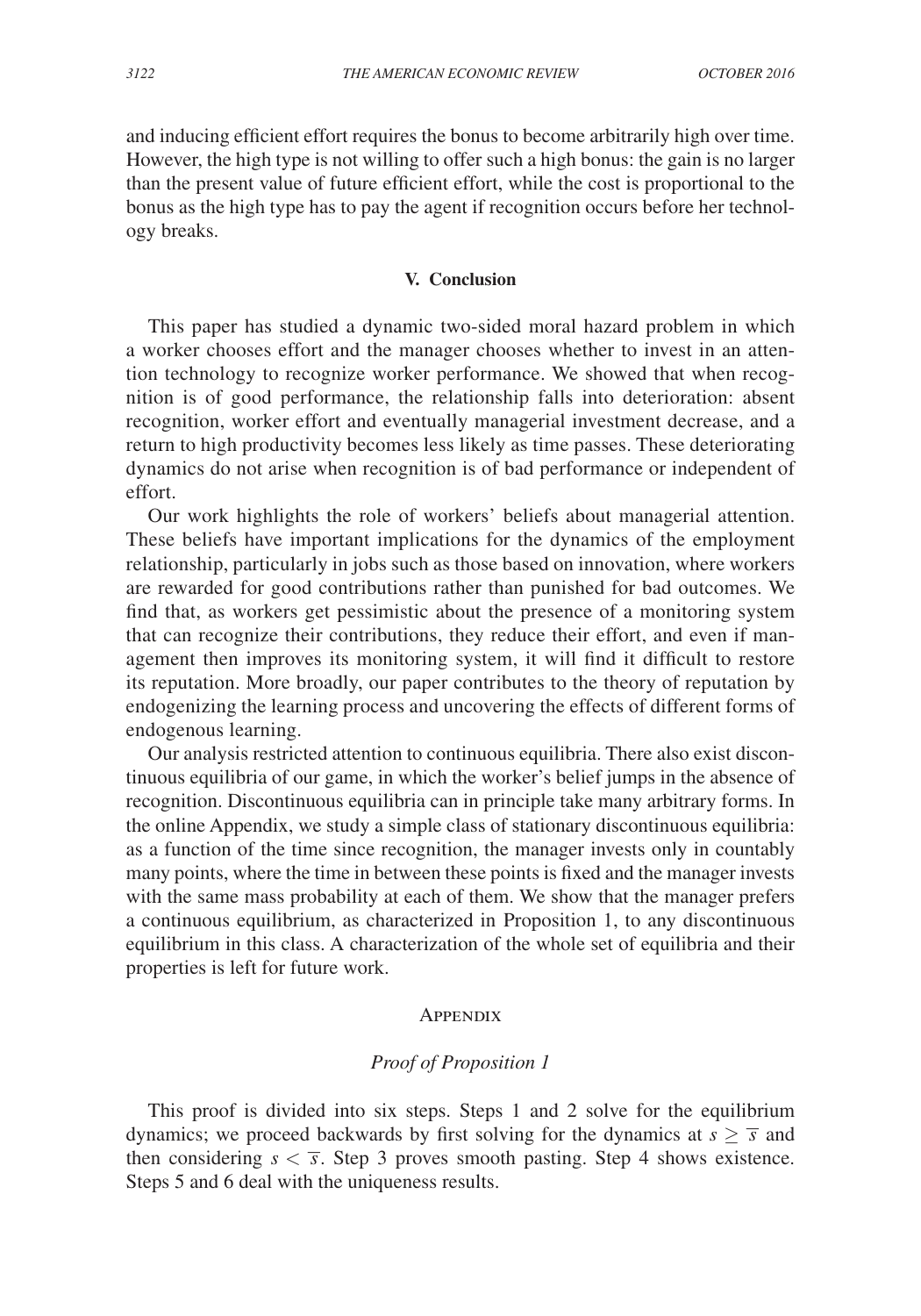**Step 1** (Dynamics at  $s \geq$ *\_*  $\overline{s}$ ): At each time  $s \geq \overline{s}$ , the principal must be indifferent between investing and not investing. Using (4)–(6), the evolution of  $\Lambda_s$ ,  $\Psi_s$ , and  $\pi_s^L$ at  $s \geq \overline{s}$  is given by

$$
\dot{\Lambda}_s = 0,
$$

$$
\dot{\Psi}_s = -\dot{\pi}_s^L,
$$

$$
\dot{\pi}_s^L = -a_s + r\pi_s^L,
$$

with initial conditions  $\Lambda_{\overline{s}} = F$ ,  $\Psi_{\overline{s}} = \overline{\Psi}$ , and  $\pi_{\overline{s}}^L = \overline{\pi}^L$ , where  $\overline{\Psi}$  and  $\overline{\pi}^L$  are derived subsequently. To solve, note that as shown in the text,  $(4)$ – $(6)$  and  $(11)$  imply that condition (7) holds for  $s \geq \overline{s}$ ; that is,  $\Psi_s \mu a_s = (\gamma + r)F$  at each such time.<sup>[24](#page-19-0)</sup> Combining these equations we obtain that the evolution of  $\Psi_s$  for  $s \geq \bar{s}$  is given  $by<sup>25</sup>$  $by<sup>25</sup>$  $by<sup>25</sup>$ 

(14) 
$$
\dot{\Psi}_s = \frac{(\gamma + r)F}{\mu \Psi_s} + r \Psi_s - r(\overline{\Psi} + \overline{\pi}^L).
$$

Condition (7) implies that  $\Psi_s$  is bounded away from zero for all  $s \geq \overline{s}$ . Hence, the right-hand side of equation (14) is uniformly Lipshitz continuous and, by the Picard-Lindelöf theorem (Hartman 1982), the initial value problem given by (14) and the initial condition  $\Psi_{\overline{s}} = \overline{\Psi} > 0$  has a unique solution on the whole interval [ $\overline{s}$ ,  $\infty$ ). Let  $\Psi_s^*$  denote this unique solution given initial value  $\overline{\Psi}$ . Then using (7) and the fact that  $a_s = \mu \overline{b} x_s$  for all  $s \ge 0$ , we can express the equilibrium belief and effort at  $s \geq \overline{s}$  in terms of  $\Psi_s^*$ :

$$
\text{effort at } s \geq \overline{s} \text{ in terms of } \Psi_s^*.
$$
\n
$$
(15) \quad x_s^* = \frac{(\gamma + r)F}{\Psi_s^* \mu^2 b},
$$

(15)  
\n
$$
x_s^* = \frac{\overbrace{(r+r)/r}}{\Psi_s^* \mu^2 b},
$$
\n
$$
a_s^* = \frac{(\gamma+r)F}{\Psi_s^* \mu}.
$$

Furthermore, note that  $q_s$  must be continuous for  $s > \overline{s}$ . This follows from the fact Furthermore, note that  $q_s$  must be contract that, by condition (7),  $x_s = \frac{(\gamma + r)F}{\mu^2 b \Psi_s}$ <br>hence,  $x_s$  is also  $C^1$  and in particular  $\dot{x}$  $(\gamma + r)F$  $\frac{\gamma + r}{\mu^2 \overline{b} \Psi_s}$ , which is a  $C^{\infty}$  function of  $\Psi_s$ , which is  $C^1$ ; hence, *x<sub>s</sub>* is also  $C^1$  and in particular  $\dot{x}_s$ , and thus  $q_s$ , are continuous for  $s > \bar{s}$ . Using

(2), the equilibrium investment for 
$$
s > \overline{s}
$$
 is then given by  
\n(17) 
$$
q_s^* = \frac{\dot{x}_s^* + \gamma x_s^*}{(1 - x_s^*)} + x_s^* \mu a_s^*.
$$

<span id="page-19-0"></span><sup>24</sup>To derive this equation, note that, differentiating (4) and (5), we have

$$
\dot{\Lambda}_s = \dot{\pi}_s^H - \dot{\pi}_s^L = -a_s - \gamma \pi_s^L - \mu a_s \pi_0^H + (r + \gamma + \mu a_s) \pi_s^H + a_s - r \pi_s^L.
$$

Canceling terms, substituting  $F = \pi_s^H - \pi_s^L$  and  $\Psi_s = \pi_0^H - \pi_s^L$ 

<span id="page-19-1"></span>*H*, and setting terms, substituting  $F = \pi_s^H - \pi_s^L$  and  $\Psi_s = \pi_0^H - \pi_s^H$ , and setting  $\dot{\Lambda}_s = 0$  yields the equation.<br><sup>25</sup>To obtain this equation, substitute (13) into (12) and use (7) to substitute for *a<sub>s</sub>*. To sub that by definition,  $\pi_0^H = \Psi_s + \Lambda_s + \pi_s^L$  for any  $s \geq 0$ ; hence, given  $\overline{\Psi}$  and  $\overline{\pi}^L$ , we have  $\pi_0^H = \overline{\Psi} + \overline{F} + \overline{\pi}^L$ , and using (6), we obtain  $\pi_s^L = \overline{\Psi} + \overline{\pi}^L - \Psi_s$  for all  $s \geq \overline{s}$ .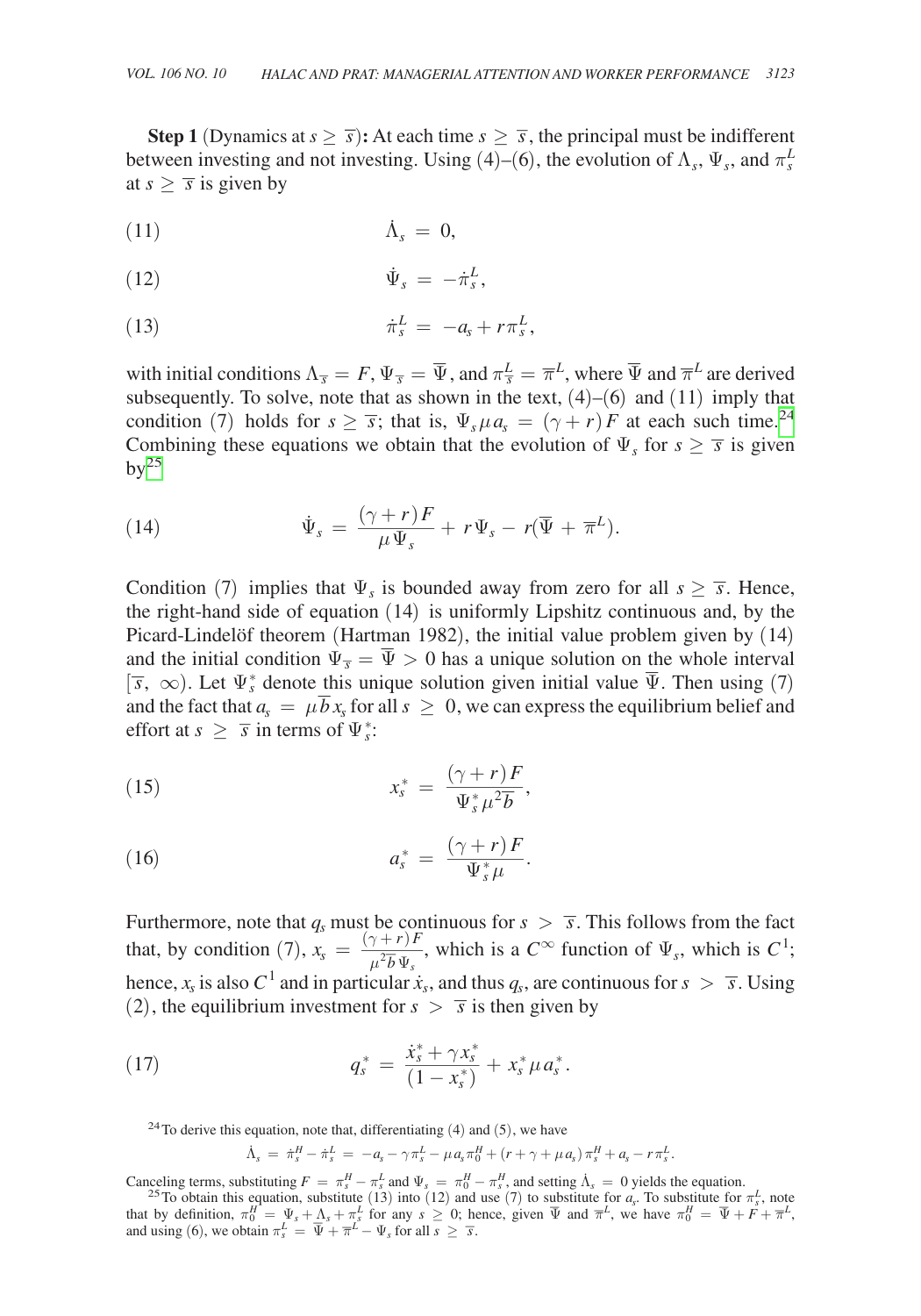**Remark 1:** As shown in Step 4 below, the equilibrium conditions imply that  $q_s^*$ given in (17) is positive for all  $s \geq \overline{s}$ .

Observe that if  $\Psi_{\overline{s}} > 0$ , the solution to (14) has  $\Psi_s^* > 0$  for all  $s > \overline{s}$  (since the solution is unique, no stationary point can be reached in finite time). We show below that  $\Psi_{\overline{s}} > 0$  must indeed hold. Using (15) and (16), this implies that the agent's belief  $x_s^*$  and the agent's effort  $a_s^*$  are strictly decreasing for all  $s \geq \overline{s}$ .

Finally, we show that the principal's investment  $q_s^*$  is decreasing for  $s > \overline{s}$  large enough. We write the proof assuming that  $x<sub>s</sub>$  is twice differentiable and hence  $q<sub>s</sub>$  differentiable once. However, a similar argument can be used if  $x<sub>s</sub>$  is differentiable only once, in which case  $\dot{x}_s$  must be replaced with  $(\dot{x}_{s+\delta} - \dot{x}_s)/\delta$  and  $\dot{q}_s$  with  $(q_{s+\delta} - q_s)/\delta$ . ֦ Since the main point of the argument involves taking limits on  $s \to \infty$  leaving  $\delta$ fixed, the result obtains for the case of  $x_s$  only  $C^1$ .

Differentiating (17) (and omitting the symbol  $*$  below to ease the exposition),  $\dot{q}_s$ for  $s > \overline{s}$  is given by

for 
$$
s > \overline{s}
$$
 is given by  
\n(18) 
$$
\dot{q}_s = \frac{\dot{x}_s (1 - x_s) + \gamma \dot{x}_s + \dot{x}_s^2 + 2 \mu^2 \overline{b} x_s (1 - x_s)^2 \dot{x}_s}{(1 - x_s)^2}.
$$
\nBearranging terms

Rearranging terms,

(19) 
$$
(1 - x_s) \frac{\dot{q}_s}{\dot{x}_s} = \frac{\dot{x}_s}{\dot{x}_s} + \frac{\gamma + \dot{x}_s + 2\mu^2 \overline{b} x_s (1 - x_s)^2}{(1 - x_s)}.
$$

We will show that  $\lim_{s\to\infty}(1-x_s)\frac{\dot{q}_s}{\dot{x}_s}$  $\frac{y_s}{x_s} > 0$ . Since  $\dot{x}_s < 0$  and  $1 - x_s > 0$  for all  $s \in [\overline{s}, \infty)$ , this implies  $\dot{q}_s < 0$  for *s* large enough. Using (14) and (15), note that

$$
\frac{\dot{\dot{x}}_s}{\dot{x}_s} = -\frac{2\dot{\Psi}_s}{\Psi_s} + \frac{\dot{\Psi}_s}{\dot{\Psi}_s}
$$
\n
$$
= -\frac{2\dot{\Psi}_s}{\Psi_s} - \frac{\mu \overline{b}x_s}{\Psi_s} +
$$

+ *r*.

As  $s \to \infty$ ,  $\dot{x}_s \to 0$ , and  $\dot{\Psi}_s \to 0$ . Thus, substituting in (19) and denoting  $x \equiv \lim_{s \to \infty} x_s$  and  $\Psi \equiv \lim_{s \to \infty} \Psi_s$ ,

$$
\Delta s \quad s \to \infty, \quad x_s \to 0, \quad \text{and} \quad \Psi_s \to 0. \quad \text{Thus, substituting in (17) and}
$$
\n
$$
\underline{x} \equiv \lim_{s \to \infty} x_s \text{ and } \underline{\Psi} \equiv \lim_{s \to \infty} \Psi_s,
$$
\n
$$
(20) \qquad \lim_{s \to \infty} (1 - x_s) \frac{\dot{q}_s}{\dot{x}_s} = -\frac{\mu \overline{b} \underline{x}}{\underline{\Psi}} + r + \frac{\gamma + 2\mu^2 \overline{b} \underline{x} (1 - \underline{x})^2}{(1 - \underline{x})}.
$$

It follows that  $\lim_{s\to\infty} (1 - x_s) \frac{\dot{q}_s}{\dot{x}_s} > 0$  if and only if

(21) 
$$
0 < -\mu \overline{b} \underline{x} (1 - \underline{x}) + r \underline{\Psi} (1 - \underline{x}) + \gamma \underline{\Psi} + 2\mu^2 \overline{b} \underline{x} (1 - \underline{x})^2 \underline{\Psi}
$$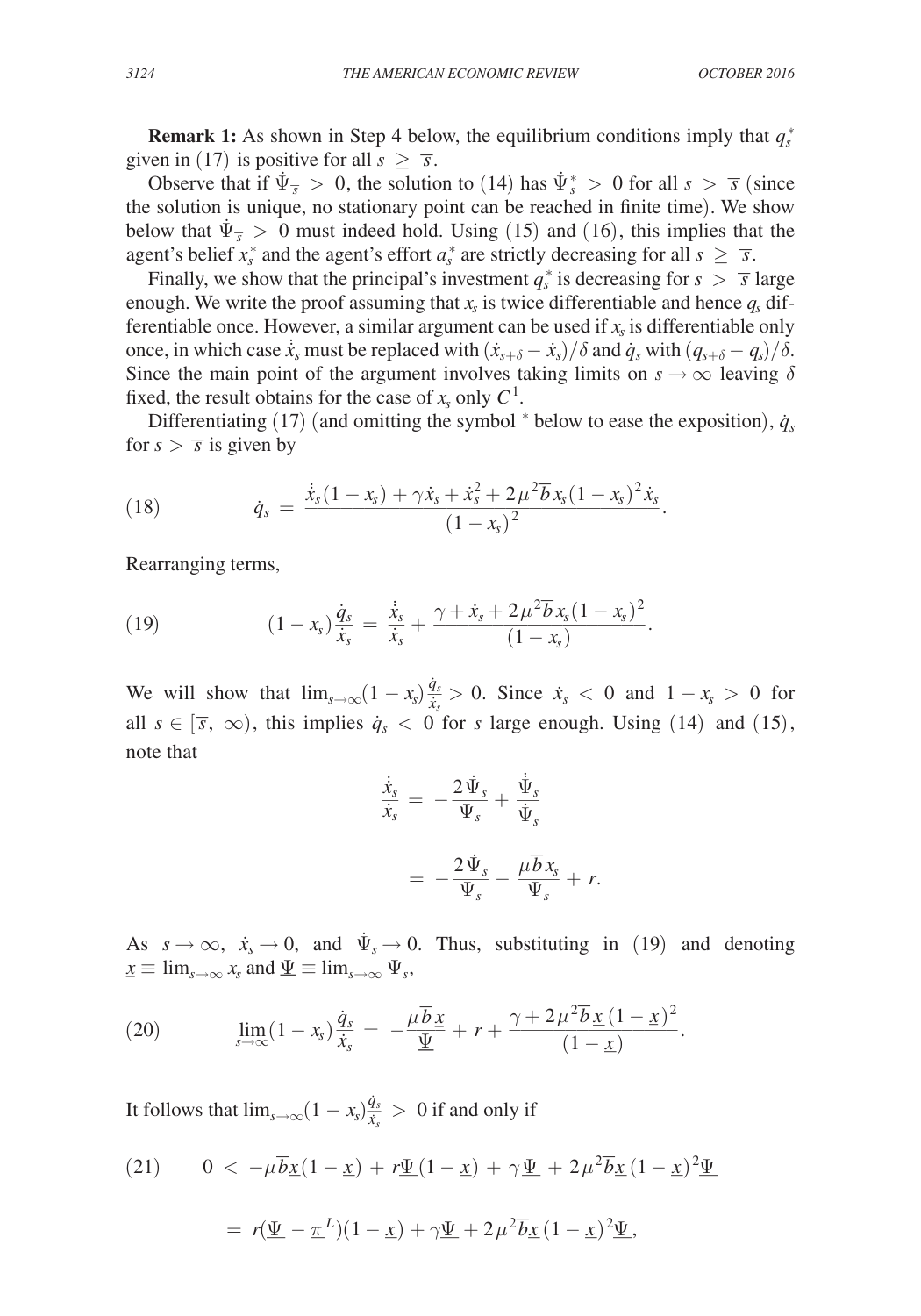where  $\underline{\pi}^L \equiv \lim_{s \to \infty} \pi_s^L$  and we have used the fact that  $-\mu \overline{b} \underline{x} + r \underline{\pi}^L = \lim_{s \to \infty} \dot{\pi}_s^L$ <br>= 0. Observe that for all  $s > 0$ . where  $\underline{\pi}^{\mu} \equiv \lim_{s \to \infty} \pi_s^{\mu}$  and we l<br>= 0. Observe that for all  $s > 0$ ,

$$
r(\Psi_s - \pi_s^L) = r(\pi_0^H - \pi_s^H) - r\pi_s^L
$$
  
> 
$$
r\mu\overline{b} \int_0^s e^{-r\tau} x_{\tau} d\tau - \mu\overline{b} x_s
$$
  
> 
$$
\mu\overline{b} x_s (1 - e^{-rs}) - \mu\overline{b} x_s,
$$

where we have used the fact that  $x_\tau > x_s$  for all  $\tau \in [0, s)$ . Therefore, we obtain  $\lim_{s\to\infty} r(\Psi_s - \pi_s^L) = r(\Psi - \pi^L) > 0$ , implying that the right-hand side of (21) is strictly positive.

**Step 2** (Dynamics at  $s < \overline{s}$ ): The agent's belief  $x_s$  for  $s \leq \overline{s}$  is pinned down by the solution to the differential equation (3) with initial condition  $x_0 = 1$ . Since the right-hand side of  $(3)$  is Lipshitz continuous in *x*, it follows from the Picard-Lindelöf theorem that there exists a solution and it is unique. Note that this solution does not depend on  $\overline{s}$ . Using this solution and (1), the agent's effort at  $s \leq \overline{s}$  is  $a_s = \mu \overline{b} x_s$ . Note that both  $x_s$  and  $a_s$  are decreasing for all  $s < \overline{s}$ . We denote the values at  $\overline{s}$ by  $x_{\overline{s}} \equiv \overline{x}(\overline{s})$  and  $a_{\overline{s}} \equiv \overline{a}(\overline{s})$ ; when not confusing, we omit the dependence of  $\overline{x}$ 

and 
$$
\overline{a}
$$
 on  $\overline{s}$ . It follows from (7) that  
\n(22) 
$$
\overline{\Psi} = \frac{(\gamma + r)F}{\mu \overline{a}}.
$$

Using (4)–(5), the evolution of  $\Psi_s$ ,  $\Lambda_s$ , and  $\pi_s^L$  at  $s \in [0, \overline{s}]$  is given by

(23) 
$$
\dot{\Lambda}_s = (\gamma + r) \Lambda_s - \mu a_s \Psi_s,
$$

$$
\dot{\Psi}_s = -\dot{\Lambda}_s - \dot{\pi}_s^L,
$$

$$
\dot{\pi}_s^L = -a_s + r\pi_s^L,
$$

where the following boundary conditions must be satisfied:  $\Lambda_{\overline{s}} = F$  by definition of  $\bar{s}$ ,  $\Psi_0 = 0$  by definition, and  $\pi \frac{L}{s} = \bar{\pi}^L$  by continuity of  $\pi \frac{L}{s}$ . To solve, note that given  $a_s$  for  $s \leq \overline{s}$  and the boundary condition  $\pi \frac{L}{s} = \overline{\pi}^L$ , there is a unique solution to (25). Moreover, by definition,  $\Lambda_s = F + \overline{\Psi} + \overline{\pi}^L - \Psi_s - \pi_s^L$ . Hence, having the solution for  $\pi_s^L$ , we can obtain  $\Lambda_s$  and  $\Psi_s$  for  $s < \bar{s}$  by solving<sup>26</sup>

(26) 
$$
\dot{\Psi}_s = -(\gamma + r)(F + \overline{\Psi} + \overline{\pi}^L - \Psi_s - \pi_s^L) + \mu a_s \Psi_s + a_s - r \pi_s^L,
$$

with initial condition  $\Psi_0 = 0$ . This differential equation is linear and thus has a simple closed-form integral solution.

<span id="page-21-0"></span><sup>26</sup> To obtain this equation, substitute (23), (25), and  $\Lambda_s = F + \overline{\Psi} + \overline{\pi}^L - \Psi_s - \pi_s^L$  into (24).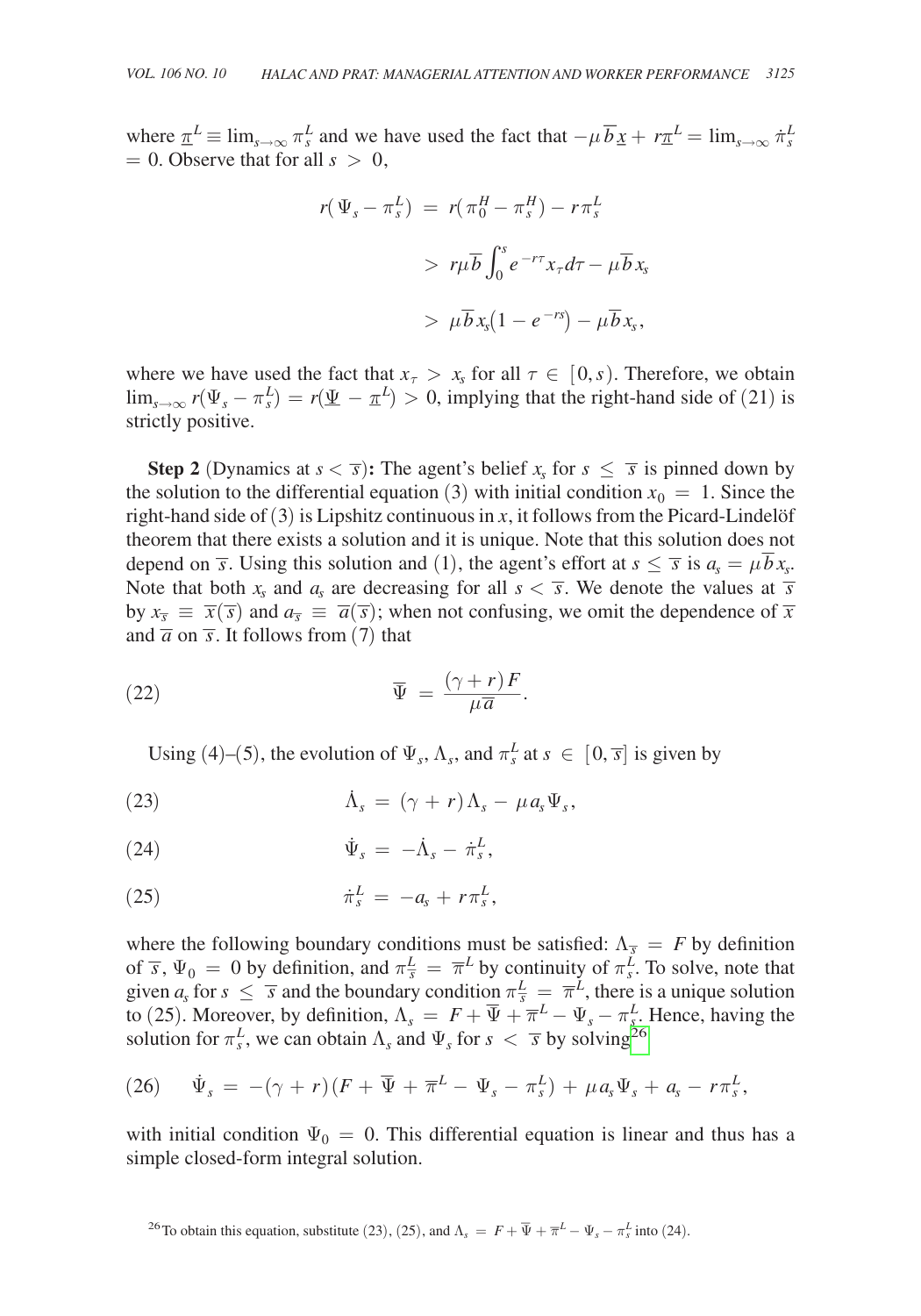**Step 3** (Smooth Pasting): We next prove smooth pasting, namely that  $\dot{x}_s$  must be continuous at  $\overline{s}$ . This implies  $\dot{x}_{\overline{s}} < 0$  for  $\overline{s} < \infty$ , and hence  $\dot{a}_{\overline{s}} < 0$  and  $\dot{\Psi}_{\overline{s}} > 0$ as claimed above. Note also that smooth pasting implies  $q_s$  continuous at  $\overline{s}$  (i.e.,  $q_{\overline{s}} = 0$ ) and thus  $q_s$  is continuous for all  $s \ge 0$  in the equilibrium (see Step 1).

To prove smooth pasting, note first that  $\lim_{s \to \overline{s}} - \dot{x}_s \leq \lim_{s \to \overline{s}} \dot{x}_s$ . This is immediate since  $q_s = 0$  for  $s < \overline{s}$ , so it follows from (1) and (2) that  $x_s$  can only jump up at  $\overline{s}$ . Next, we show that  $\lim_{s\to\overline{s}} - \dot{x}_s \geq \lim_{s\to\overline{s}} \dot{x}_s$ . Note that

$$
\dot{\Lambda}_s = (\gamma + r) \Lambda_s - \mu^2 \overline{b} x_s \Psi_s,
$$

so given that  $\Lambda_s$ ,  $x_s$ , and  $\Psi_s$  are continuous,  $\Lambda_s$  is also continuous, with  $\lim_{s\to\overline{s}}\Lambda_s$  $= 0$ . Moreover, since the principal cannot have incentives to invest before time  $\overline{s}$ ,  $\Lambda_s \geq 0$  for  $s < \overline{s}$ , *s* sufficiently close to  $\overline{s}$ , and hence we must have  $\lim_{s\to\overline{s}} \dot{\Lambda}_s \leq 0$ . Noting from (14) and (23)–(25) that  $\dot{\Psi}_s$  is also continuous, we can write this as

$$
\lim_{s \to \overline{s}} \dot{\Lambda}_s = -\mu^2 \overline{b} x_{\overline{s}} \dot{\Psi}_{\overline{s}} - \mu^2 \overline{b} \Psi_{\overline{s}} \lim_{s \to \overline{s}} \dot{x}_s \leq 0,
$$

where we have used the fact that  $\lim_{s\to\overline{s}} \Lambda_s = 0$ . Manipulating this inequality,

$$
\lim_{s\to \overline s^-}\dot x_s\ \geq\ -{\textstyle\frac{\chi_{\overline s}}{\Psi_{\overline s}}}\dot{\Psi}_{\overline s}\,.
$$

Now consider  $\lim_{s \to \overline{s}} \dot{x}_s$ . Using (15), we have

Now consider 
$$
\lim_{s \to \overline{s}^+} \dot{x}_s
$$
. Using (15), we have  

$$
\lim_{s \to \overline{s}^+} \dot{x}_s = -\frac{(\gamma + r)F}{\mu^2 \overline{b} \Psi_s^2} \dot{\Psi}_{\overline{s}},
$$

where we have used again the fact that  $\dot{\Psi}_s$  is continuous. Hence, a sufficient condition for the claim to be true is

$$
\text{which for the claim to be true is}
$$
\n
$$
-\frac{x_{\overline{s}}}{\Psi_{\overline{s}}} \dot{\Psi}_{\overline{s}} \ge -\frac{(\gamma + r)F}{\mu^2 \overline{b} \Psi_{\overline{s}}^2} \dot{\Psi}_{\overline{s}},
$$

which is equivalent to

which is equivalent to  
 
$$
x_{\overline{s}} \leq \frac{(\gamma + r)F}{\mu^2 \overline{b} \Psi_{\overline{s}}}.
$$

By (16) and  $a_s = \mu \overline{b} x_s$ , this inequality holds with equality. The claim follows.

Finally, note that the result that 
$$
\dot{x}_s
$$
 is continuous at  $\overline{s}$  implies  $q_{\overline{s}} = 0$  and thus  
\n
$$
-\gamma x_{\overline{s}} - x_{\overline{s}}^2 (1 - x_{\overline{s}}) \mu^2 \overline{b} = -\frac{(\gamma + r)F}{\mu^2 \overline{b} \Psi_{\overline{s}}^2} \dot{\Psi}_{\overline{s}},
$$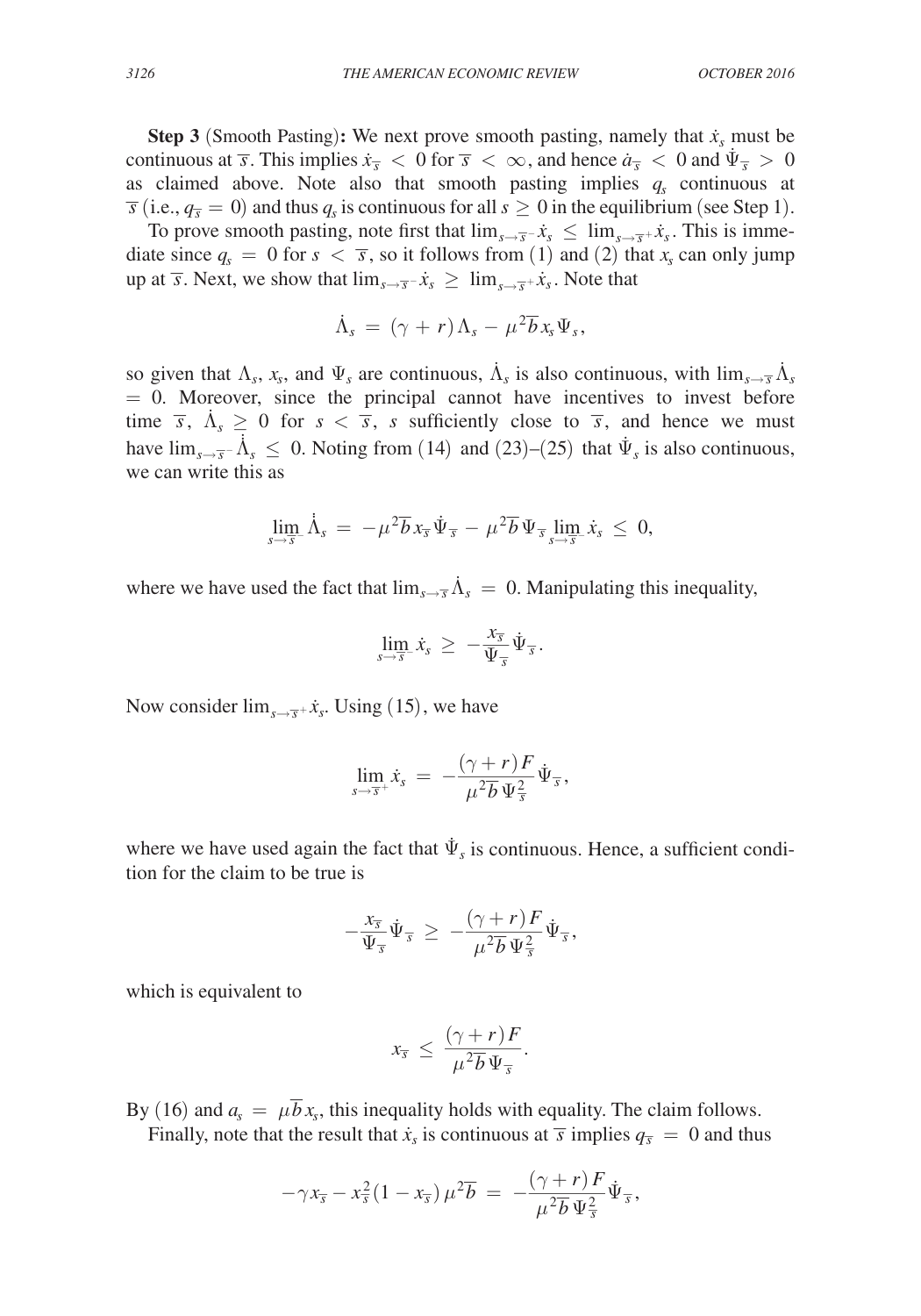where by (15) we have  $x_{\overline{s}} = \frac{(\gamma + r)F}{\Psi_{\overline{s}}\mu^2 \overline{b}}$ <br>stitute  $\Psi$ , and  $\Psi$ , and rearranging term  $(\gamma + r)F$  $\frac{\gamma + r}{\Psi_{\overline{s}} \mu^2 \overline{b}}$ . Using  $\Psi_s = \pi_0^H - \pi_s^L - F$  and (14) to substitute  $\Psi_s$  and  $\dot{\Psi}_s$  and rearranging terms yields the following condition on  $\pi\frac{L}{s}$ .

(27) 
$$
\pi_{\overline{s}}^L = \frac{1}{r} \{ \overline{a}(\overline{s}) - [\gamma + (1 - \overline{x}(\overline{s})) \mu \overline{a}(\overline{s})] \overline{\Psi}(\overline{s}) \} \equiv \overline{\pi}^L(\overline{s}).
$$

**Step 4** (Existence): Having the values of  $\overline{\Psi}$  and  $\overline{\pi}^L$  (given by (22) and (27), respectively), we can solve for the equilibrium dynamics as explained above. As noted in Remark 1, one can verify that the equilibrium conditions ensure that  $q_s$  given in (17) is positive for all  $s \geq \overline{s}$ . To see this, suppose by contradiction that  $q_s < 0$  for some  $s \geq \overline{s}$ . Equation (2) implies  $\dot{x}_s < -\gamma x_s - x_s^2(1 - x_s)\mu^2\overline{b}$  for such *s*, which using (15) can be rewritten as

(28) 
$$
\dot{\Psi}_s > \gamma \Psi_s + (\gamma + r) F(1 - x_s).
$$

Now substituting  $(16)$  and  $(27)$  into equation  $(14)$  yields

(29) 
$$
\dot{\Psi}_s = (a_s - \overline{a}) + r(\Psi_s - \overline{\Psi}) + \gamma \overline{\Psi} + (1 - \overline{x})(\gamma + r)F,
$$

and combining (28) and (29) implies

$$
(a_s-\overline{a})+r(\Psi_s-\overline{\Psi})+\gamma\overline{\Psi}+(1-\overline{x})(\gamma+r)F > \gamma\Psi_s+(1-x_s)(\gamma+r)F.
$$

We reach a contradiction since  $\overline{\Psi} \leq \Psi_s$ ,  $(1 - \overline{x}) \leq (1 - x_s)$ , and  $(a_s - \overline{a})$  +  $r(\Psi_s - \overline{\Psi}) = (a_s - \overline{a}) + r(\overline{\pi}^L - \pi_s^L) \leq 0$  for any  $s \geq \overline{s}$ . Note that these inequalities are strict for  $s > \overline{s}$  finite; hence, we obtain that  $q_s$  is strictly positive for any such *s*.

An equilibrium as we have characterized therefore exists if and only if there exists a value  $\bar{s} \in (0, \infty)$  such that: (i)  $\bar{\pi}(\bar{s}) > 0$ ; and (ii) the solution to (26) with initial condition  $\Psi_0 = 0$  satisfies the boundary condition  $\Psi_{\overline{s}} = \overline{\Psi}(\overline{s})$ . Note that since  $\pi_s^L < 0$  for all  $s < \overline{s}$ , (i) implies  $\pi_s^L > 0$  for  $s < \overline{s}$ ; moreover, using the solution for  $s \geq \overline{s}$ , we also obtain  $\pi_s^L \geq 0$  for all  $s > \overline{s}$ .

We show that  $\overline{s} \in (0, \infty)$  satisfying (i) and (ii) exists if *F* is small enough. Consider condition (i). Note from (27) that  $\overline{\pi}^L(\overline{s})$  is decreasing in  $\overline{s}$  with  $\lim_{\overline{s}\to\infty} \overline{\pi}^L(\overline{s}) = -\infty$  and  $\lim_{\overline{s}\to 0} \overline{\pi}^L(\overline{s}) = \frac{\mu \overline{b}}{r}$ (ii) exists if *F*<br>  $\frac{\overline{\pi}^L(\overline{s})}{\overline{\pi}^L}$  is decretible to  $\frac{\overline{\pi}^L}{r}$  -  $\frac{\gamma(\gamma+r)F}{r\mu^2\overline{b}}$  $\gamma(\gamma + r)F$  $\frac{(r+1)^2}{r\mu^2\overline{b}}$ . Hence, to have

$$
\overline{\pi}^{L}(\overline{s}) > 0 \text{ for some } \overline{s}, \text{ a necessary condition is}
$$
\n(30)\n
$$
\frac{\mu \overline{b}}{r} - \frac{\gamma(\gamma + r)F}{r\mu^{2}\overline{b}} > 0
$$
\n
$$
\mu \overline{b} = \frac{\gamma(\gamma + r)F}{r\mu^{2}\overline{b}} > 0
$$

and  $\overline{s} \in (0, s^*)$ , where (given (30))  $s^*$  is defined by  $\overline{\pi}(s^*) = 0$ . Observe that for  $F \to 0$ , (30) is satisfied and  $s^* \to \infty$ . That is, as *F* approaches zero,  $\overline{\pi}^L(\overline{s}) > 0$ for any  $\overline{s} \geq 0$ .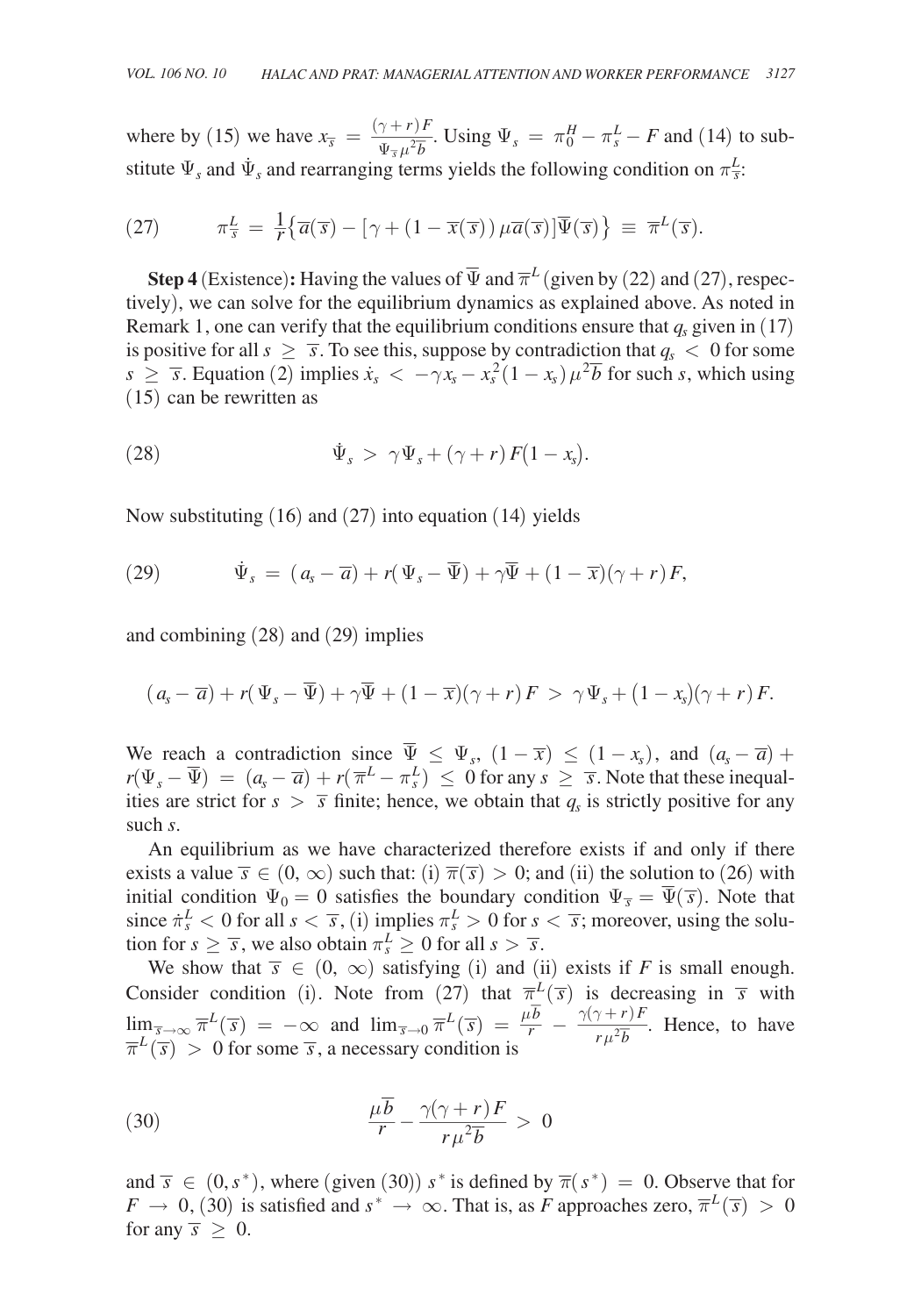Consider next condition (ii). Note that the differential equation (25) with boundary condition  $\pi \frac{L}{s} = \overline{\pi}(\overline{s})$  has a unique solution given by

(31) 
$$
\pi_s^L = \int_s^{\overline{s}} e^{-r(\tau-s)} \mu \overline{b} x_\tau d\tau + e^{-r(\overline{s}-s)} \overline{\pi}(\overline{s})
$$

for  $s < \overline{s}$ . Given  $\pi_s^L$ , consider now the solution to (24). This is a linear equation in  $\Psi_{\rm s}$  with time dependent coefficients that can be rewritten as

$$
\dot{\Psi}_s = f_1(s, \overline{s}) + f_2(s) \Psi_s,
$$

where  $f_1(s, \bar{s}) = \mu \bar{b} x_s - (\gamma + r) \pi_0^H + \gamma \pi_s^L$ ,  $f_2(s) = \mu^2 \bar{b} x_s + \gamma + r$ , and  $\pi_0^H = \bar{\Psi} + \bar{\Psi}$  $F + \overline{\pi}^L$ . A closed-form solution given initial condition  $\Psi_0 = 0$  is

$$
\Psi_s \ = \ \int_0^s f_1(\tau,\overline{s})\,e \,\int_{\tau}^s f_2(i) di\,d\tau.
$$

Hence, there exists  $\overline{s}$  > 0 such that  $\Psi_{\overline{s}} = \frac{(\gamma + r)F}{\mu^2 \overline{b} \overline{x}}$  $(\gamma + r)F$ 

Hence, there exists 
$$
\overline{s} > 0
$$
 such that  $\Psi_{\overline{s}} = \frac{(\gamma + r)r}{\mu^2 \overline{bx}}$  if and only if  
(32) 
$$
\int_0^{\overline{s}} f_1(\tau, \overline{s}) e^{\int_{\tau}^{\overline{s}} f_2(i)di} d\tau = \frac{(\gamma + r)F}{\mu^2 \overline{b} x_{\overline{s}}}
$$

Note that for every  $s > 0$ ,  $\frac{(\gamma + r)F}{\mu^2 \overline{b} x_s}$ <br>the solution to (3) with initial con  $(\gamma + r)F$  $\frac{p+P}{\mu^2 b x_s}$  goes to zero as  $F \to 0$ , since  $x_s$  is given by the solution to (3) with initial condition  $x_0 = 1$  and is thus independent of *F*. Furthermore, as  $F \to 0, f_1(s, \overline{s})$  tends to a positive limit, uniformly in  $s \in (0, \overline{s})$ . Furthermore, as  $F \to 0$ ,  $J_1(s, s)$  tends to a positive limit, unit<br>To see this, note that, using (27),  $\lim_{F \to 0} \pi_0^H = \frac{\mu \overline{b} \overline{x}}{r}$ , and thus

$$
\lim_{F \to 0} f_1(s, \overline{s}) = \mu \overline{b} x_s - (\gamma + r) \frac{\mu \overline{b} \overline{x}}{r} + \gamma \pi_s^L.
$$

Since  $\pi_s^L > e^{-r(\overline{s}-s)} \pi_{\overline{s}}^L$  for  $s < \overline{s}$  (see (31)),

$$
\lim_{F\to 0} f_1(s,\overline{s}) > \mu \overline{b} x_s - (\gamma + r) \frac{\mu \overline{b} \overline{x}}{r} + \gamma e^{-r(\overline{s}-s)} \frac{\mu \overline{b} x_s}{r}.
$$

Simplifying this expression, we find that  $\lim_{F\to 0} f_1(s, \overline{s})$  is positive for all  $s \in (0, \overline{s})$ if and only if

(33) 
$$
\frac{x_s}{\overline{x}} - 1 \geq \frac{\gamma}{r} \left( 1 - e^{-r(\overline{s}-s)} \right).
$$

Both sides of this inequality are zero at  $s = \overline{s}$ ; hence, it suffices to show that for  $s \in (0, \overline{s})$ , the derivative of the left-hand side is smaller than that of the right-hand side, i.e.,

(34) 
$$
\dot{x}_s < -\gamma \overline{x} e^{-r(\overline{s}-s)}.
$$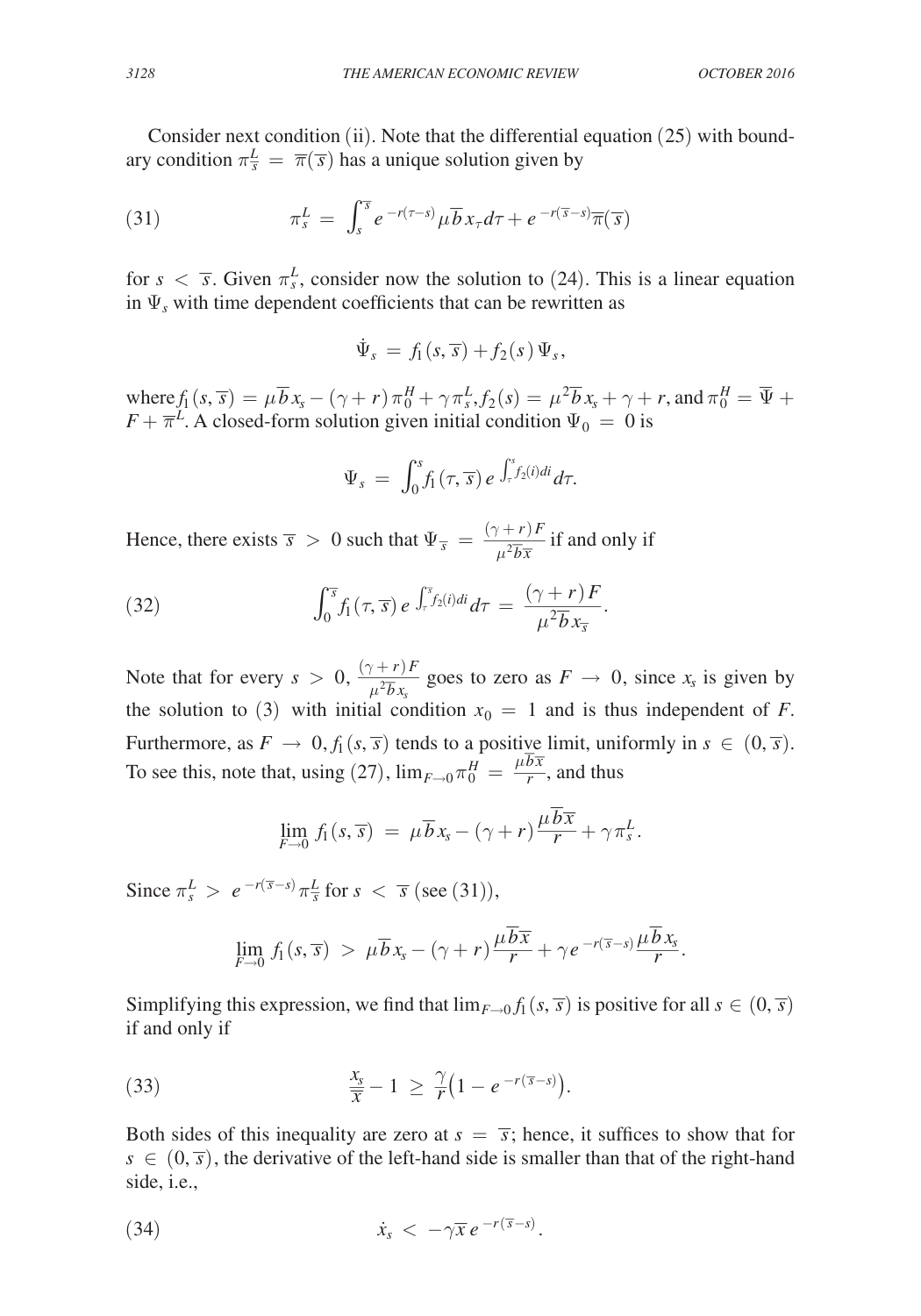By (3) (and the fact that  $x_s > \overline{x}$  and  $1 > e^{-r(\overline{s}-s)}$  for  $s < \overline{s}$ ), this condition is satisfied for all  $s < \overline{s}$ .

The fact that  $f_1(s, \overline{s})$  goes to a positive limit uniformly in  $s \in (0, \overline{s})$  when *F* goes to zero (while  $f_2(s)$  does not depend on *F*) implies that the left-hand side of (32) also goes to a positive value, as it is the integral of a uniformly positive function. Therefore, we have obtained that as  $F \to 0$ , the left-hand side of (32) tends to something positive and the right-hand side to zero. Note also that as  $\bar{s} \rightarrow 0$ , the left-hand side of (32) tends to zero while the right-hand side has a positive limit. By continuity of (32) in  $\bar{s}$ , we conclude that for *F* small enough, there exists  $\bar{s}$  that satisfies (32).

We have then shown that there exists  $\overline{F}$  > 0 such that if  $F \leq \overline{F}$ , both conditions (i) and (ii) are satisfied, and note that Assumption 2 (i.e.,  $\mu \overline{b} \ge (\gamma + r)F$ ) also (1) and (1) are satisfied, and note that Assumption 2 (1.e.,  $\mu \nu \ge (\gamma + r)$  holds. It is immediate that if  $F > \overline{F}$ , these conditions cannot be satisfied.

**Step 5** (Uniqueness of  $\overline{s}$ ): We show that the threshold time  $\overline{s} \in (0, \infty)$  is unique if  $\gamma > r$ . Rewrite (32) as

(35) 
$$
\overline{x} \int_0^{\pi} \left[ \mu \overline{b} x_\tau - (\gamma + r) \pi_0^H + \gamma \pi_\tau^L \right] e^{\int_{\tau}^{\pi} (\mu^2 \overline{b} x_\tau + \gamma + r) dt} d\tau = \frac{(\gamma + r)F}{\mu^2 \overline{b}}.
$$

Note that using  $(22)$  and  $(27)$ , we have

$$
-(\gamma + r)\pi_0^H = -\gamma(\overline{\Psi} + F + \overline{\pi}^L) - r(\overline{\Psi} + F) - \mu \overline{b}\overline{x} + \gamma \overline{\Psi} + (1 - \overline{x})(\gamma + r)F.
$$

Thus, using again (22), we can rewrite (35) as

Thus, using again (22), we can rewrite (33) as  
\n(36) 
$$
\overline{x} \int_0^{\overline{s}} \begin{cases} \mu \overline{b}(x_{\tau} - \overline{x}) + \gamma(\pi_{\tau}^L - \overline{\pi}^L) \\ -(\gamma + r) F \overline{x} - r \frac{F(\gamma + r)}{\mu^2 \overline{b} \overline{x}} \end{cases} e^{\int_{\tau}^{\overline{s}} (\mu^2 \overline{b} x_{\tau} + \gamma + r) dt} d\tau = \frac{(\gamma + r)F}{\mu^2 \overline{b}}.
$$

Denote the left-hand side of (36) by  $LHS(\overline{s})$  and the right-hand side by *RHS*. We show that if  $\overline{s}$ ' is an equilibrium, then *LHS*( $\overline{s}$ ) is strictly increasing at  $\overline{s} = \overline{s}'$ . Since *LHS* $(\overline{s})$  and *RHS* are continuous, this implies that the equilibrium threshold time  $\overline{s}$  is unique: for any set of parameters, there exists a unique point  $\overline{s}'$  where

LHS(
$$
\overline{s}'
$$
) = RHS. The derivative of LHS( $\overline{s}$ ) with respect to  $\overline{s}$  is  
\n
$$
\frac{\partial LHS(\overline{s})}{\partial \overline{s}} = \Psi_{\overline{s}} \frac{\partial \overline{x}}{\partial \overline{s}}
$$
\n
$$
+ \overline{x} \Biggl\{ \int_0^{\overline{s}} \Biggl[ -\mu \overline{b} - (\gamma + r)F + r \frac{F(\gamma + r)}{\mu^2 \overline{b} \overline{x}^2} \Biggr] \frac{\partial \overline{x}}{\partial \overline{s}} + \gamma \frac{\partial (\pi_r^L - \overline{\pi}^L)}{\partial \overline{s}} \Biggr] e^{\int_r^{\overline{s}} (\mu^2 \overline{b} x_r + \gamma + r) dt} d\tau + \Psi_{\overline{s}} (\mu^2 \overline{b} \overline{x} + \gamma + r) - (\gamma + r) F \overline{x} - r \frac{F(\gamma + r)}{\mu^2 \overline{b} \overline{x}} \Biggr].
$$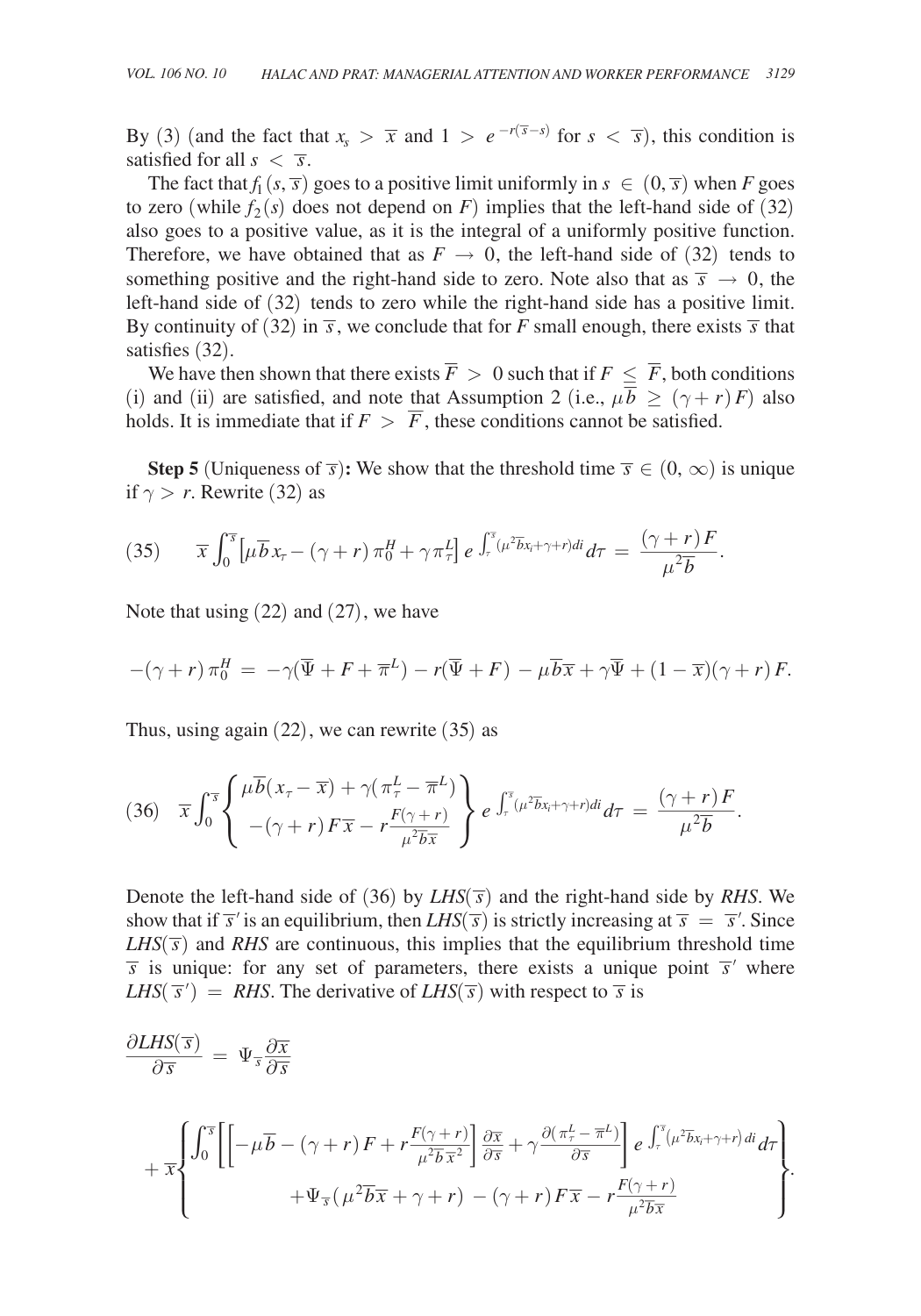Substituting with  $\frac{\partial \overline{x}}{\partial \overline{s}} = -\gamma \overline{x} - \overline{x}^2 (1 - \overline{x}) \mu^2 \overline{b}$ ,  $\frac{\partial (\pi \overline{x} - \overline{x}^L)}{\partial \overline{s}}$ *IEW*<br> $\frac{\partial (\pi_\tau^L - \overline{\pi}^L)}{\partial \overline{s}}$ <br>ranging te  $\frac{\overline{r} - \overline{\pi}}{\partial \overline{s}} = e^{r\tau} \mu \overline{b} \overline{x} + \mu \overline{b} \overline{x}$ 

$$
(1 - e^{-r(\overline{s} - \tau)}), \text{ and } \Psi_{\overline{s}} = \overline{\Psi}, \text{ and canceling and rearranging terms yields}
$$
\n
$$
\frac{\partial LHS(\overline{s})}{\partial \overline{s}}
$$
\n
$$
= \overline{x} \int_0^{\overline{s}} \left[ \mu \overline{b} + (\gamma + r) F \right] \left[ \gamma \overline{x} + \overline{x}^2 (1 - \overline{x}) \mu^2 \overline{b} \right] - r \gamma \frac{F(\gamma + r)}{\mu^2 \overline{b} \overline{x}} \right] e^{\int_{\tau}^{\overline{s}} (\mu^2 \overline{b} x_i + \gamma + r) dt} d\tau.
$$

Note that (27) and  $\overline{\pi}^L > 0$  imply  $\mu \overline{b} \overline{x} > \gamma^L$  $rac{F(\gamma+r)}{\mu^2 \overline{b} \overline{x}}$  $F(\gamma + r)$  $\frac{(\gamma + r)}{\mu^2 \overline{b} \overline{x}}$  +  $F(\gamma + r)(1 - \overline{x})$ . Hence, a Note that (27) and  $\overline{\pi}^L > 0$  im<br>sufficient condition for  $\frac{\partial LHS(\overline{s})}{\partial \overline{s}}$ ∂*LHS*(*s*̅)  $rac{a_{13}(s)}{\partial s} > 0$  is

$$
\left[\mu \overline{b} + (\gamma + r)F\right] \left[\gamma \overline{x} + \overline{x}^2 (1 - \overline{x}) \mu^2 \overline{b}\right] + \gamma \mu \overline{b} \overline{x} \left(e^{r\tau} + 1 - e^{-r(\overline{s} - \tau)}\right) > r\mu \overline{b} \overline{x},
$$

which is satisfied for *r* small enough, and in particular if  $\gamma \geq r$ .

**Step 6** (Other Equilibria)**:** Consider first the claim that any continuous equilibrium with positive investment must be as characterized in Proposition 1. We begin by showing that any continuous equilibrium with positive investment where, at each time  $s \geq 0$ , the principal either is indifferent or does not have incentives to invest, must be as characterized in the proposition. Suppose by contradiction that this is not the case. Then there exists an equilibrium in which the principal is indifferent (and invests) over an interval of time [*s*′,*s*′′] and she strictly prefers not to invest over  $(s'', s''')$ , where  $s' \ge 0$  and  $s''$  is finite. Such an equilibrium must have  $s' > 0$ , as otherwise the principal's indifference would require  $\mu \Psi_0 a_0 = (\gamma + r)F$ , which cannot be satisfied since  $\Psi_0 = 0$  by definition. Note that  $q_s$  cannot go to zero continuously as *s* approaches *s*″: as shown in Step 1 and Step 4, for any given initial value  $s' > 0$ , the principal's indifference conditions uniquely determine the evolution of  $q_s$  and imply  $q_s > 0$  for finite *s*. Hence,  $q_s$  must jump down to zero at *s''*. It follows that  $\dot{x}_s$  and therefore  $\mu(\dot{\Psi}_s a_s + \Psi_s \dot{a}_s)$  also jump down at *s''*. Now note that the principal's indifference requires  $\Lambda_s = F$  for  $s \in [s', s'']$ , imply- $\sin g \dot{\Lambda}_s = (\gamma + r) \Lambda_s - \mu a_s \Psi_s = 0$  and  $\dot{\Lambda}_s = (\gamma + r) \dot{\Lambda}_s - \mu (\dot{\Psi}_s a_s + \Psi_s \dot{a}_s) = 0$ for  $s \in (s', s'')$ . Therefore, we obtain that  $\dot{\Lambda}$  jumps up to a strictly positive value at  $s''$  (note that  $\dot{\Lambda}_s$  is continuous), and as a consequence  $\Lambda_s$  increases strictly above *F* at that time. This yields a contradiction as the principal's strict incentives not to invest over  $(s'', s''')$  require  $\Lambda_s < F$  for those times.

We next show that a continuous equilibrium in which the principal has strict incentives to invest over some time interval does not exist. Suppose by contradiction that it does. Let  $s' \geq 0$  be the earliest time at which the principal strictly wants to invest in this equilibrium. The agent's belief at  $s'$  is  $x_{s'} = 1$ . Note that the agent's belief cannot increase continuously toward  $x_{s'} = 1$ : this would require that the principal use a mixed investment strategy, and therefore that she be indifferent between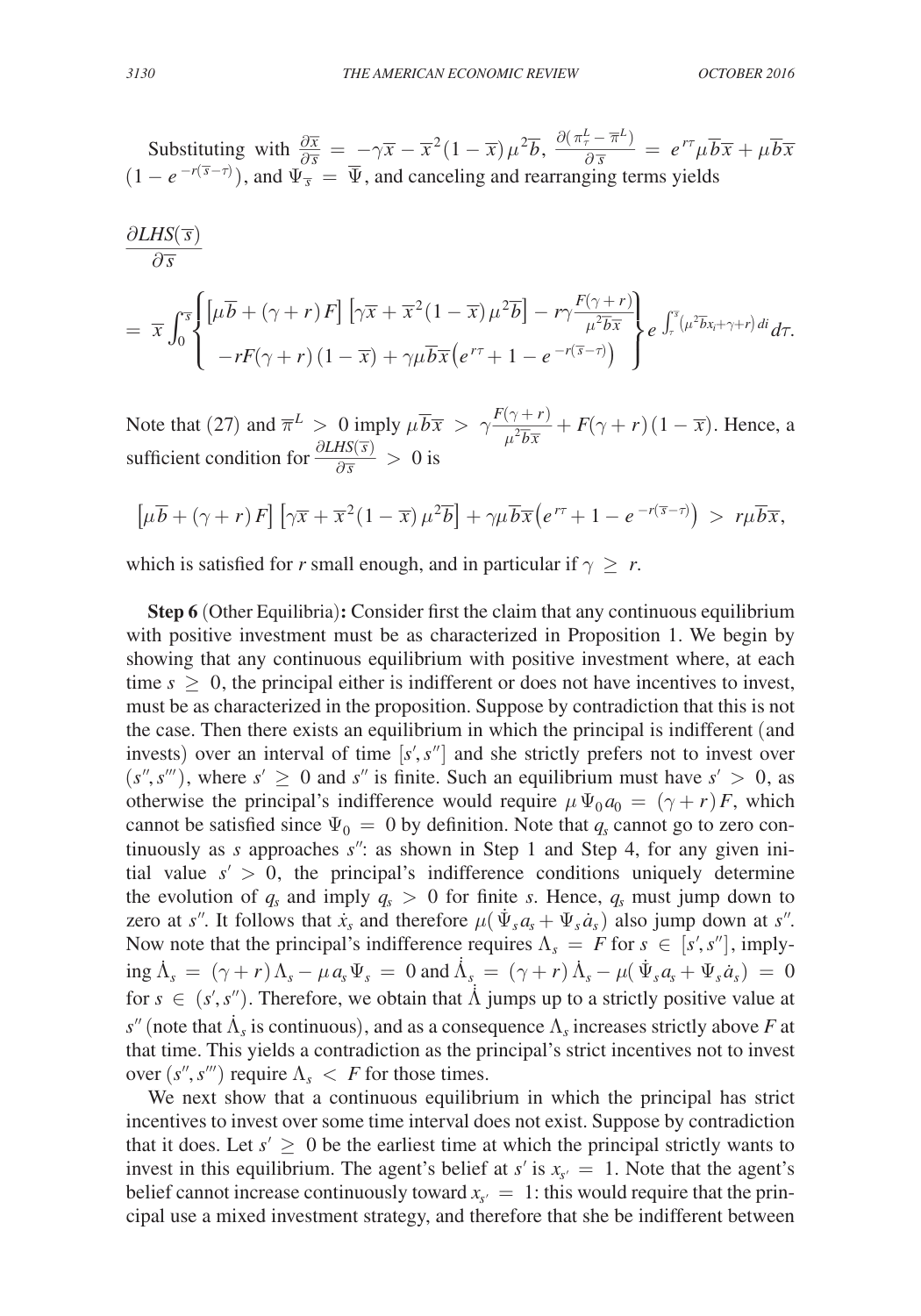investing and not, while the belief increases; however, the principal's indifference conditions yield a strictly decreasing agent belief (see Step 1). Hence, if  $s' > 0$ , the agent's belief would jump up at *s*′, which cannot occur in a continuous equilibrium. It follows that  $s' = 0$  and the principal has strict incentives to invest at  $s \in [0, \Delta)$ , for some  $\Delta > 0$ . This means that for each  $s \in [0, \Delta)$ , the principal (weakly) prefers to invest at *s* rather than at  $s + \delta$ , for any  $\delta \in (0, \Delta - s)$ . However, for  $s = 0$ and  $\delta$  arbitrarily small, this implies  $\mu a_0 \Psi_0 \geq (\gamma + r)F$ , which cannot be satisfied since  $\Psi_0 = 0$  by definition. This completes the proof that any continuous equilibrium with positive investment must be as characterized in Proposition 1.

Finally, consider the claim that there exists  $\overline{F} > 0$  such that a continuous equilibrium with no investment does not exist if  $F \leq \overline{F}$ . Suppose that a continuous equilibrium with no investment exists. Then the agent's belief  $x<sub>s</sub>$  follows the law of motion in (3), and so the agent's effort  $a_s = \mu \overline{b} x_s$  is decreasing at all *s*. But then it is immediate that  $\Lambda_s > 0$  for all  $s < \infty$  and  $\Lambda_s > 0$  in a neighborhood of 0 (cf. (23) and  $\Psi_0 = 0$ ). Hence, for  $F > 0$  small enough, there exists *s* such that  $\Lambda_s > F$  and  $\mu a_s \Psi_s \geq (\gamma + r)F$ ; that is, the principal has strict incentives to invest at *s*, yielding a contradiction. ∎

#### **REFERENCES**

- **Abreu, Dilip, Paul Milgrom, and David Pearce.** 1991. "Information and Timing in Repeated Partnerships." *Econometrica* 59 (6): 1713–33.
	- **Aliprantis, Charalambos D., and Kim C. Border.** 2007. *Infinite Dimensional Analysis: A Hitchhiker's Guide.* 3rd ed. Berlin: Springer-Verlag.
	- **Bandiera, Oriana, Luigi Guiso, Andrea Prat, and Raffaella Sadun.** 2011. "What Do CEOs Do?" CEPR Working Paper 8235.
	- **Bandiera, Oriana, Andrea Prat, and Raffaella Sadun.** 2013. "Managing the Family Firm: Evidence from CEOs at Work." NBER Working Paper 19722.
- **Bar-Isaac, Heski, and Steven Tadelis.** 2008. "Seller Reputation." *Foundations and Trends in Microeconomics* 4 (4): 273–351.
- **Bartling, Björn, Ernst Fehr, and Klaus Schmidt.** 2012. "Screening, Competition, and Job Design: Economic Origins of Good Jobs." *American Economic Review* 102 (2): 834–64.
- **Besanko, David, and Ulrich Doraszelski.** 2004. "Capacity Dynamics and Endogenous Asymmetries in Firm Size." *RAND Journal of Economics* 35 (1): 23–49.
- **Bloom, Nicholas, Raffaella Sadun, and John Van Reenen.** 2015. "Management as a Technology?" http://papers.ssrn.com/sol3/papers.cfm?abstract\_id=2788794.
- **Board, Simon, and Moritz Meyer-ter-Vehn.** 2013. "Reputation for Quality." *Econometrica* 81 (6): 2381–2462.
	- **Board, Simon, and Moritz Meyer-ter-Vehn.** 2014. "A Reputational Theory of Firm Dynamics." http:// econpapers.repec.org/paper/redsed015/427.htm.
	- **Brynjolfsson, Erik, and Paul Milgrom.** 2013. "Complementarity in Organizations." In *The Handbook of Organizational Economics*, edited by Robert Gibbons and John Roberts, 11–55. Princeton, NJ: Princeton University Press.
- **Callander, Steven, and Niko Matouschek.** 2014. "Managing on Rugged Landscapes." https://www.gsb. [stanford.edu/faculty-research/working-papers/managing-rugged-landscapes.](https://www.gsb.stanford.edu/faculty-research/working-papers/managing-rugged-landscapes)
- **Chassang, Sylvain.** 2010. "Building Routines: Learning, Cooperation, and the Dynamics of Incomplete Relational Contracts." *American Economic Review* 100 (1): 448–65.
- **Corrado, Carol A., and Charles R. Hulten.** 2010. "How Do You Measure a 'Technological Revolution?'" *American Economic Review* 100 (2): 99–104.
	- **Cripps, Martin W.** 2006. "Reputation." *The New Palgrave Dictionary of Economics*. 2nd ed. http:// www.dictionaryofeconomics.com/article?id=pde2008\_R000110.
	- **Dilmé, Francesc.** [2016. "Reputation Building through Costly Adjustment." https://drive.google.com/](https://drive.google.com/file/d/0B47vmuCy-YQ2bUNndjk5N0hFTTA/view) file/d/0B47vmuCy-YQ2bUNndjk5N0hFTTA/view.
	- **Dilmé, Francesc, and Daniel F. Garrett.** [2014. "Residual Deterrence." https://drive.google.com/file/](https://drive.google.com/file/d/0B47vmuCy-YQ2Z2lnYUVDdkxyYlU/view) d/0B47vmuCy-YQ2Z2lnYUVDdkxyYlU/view.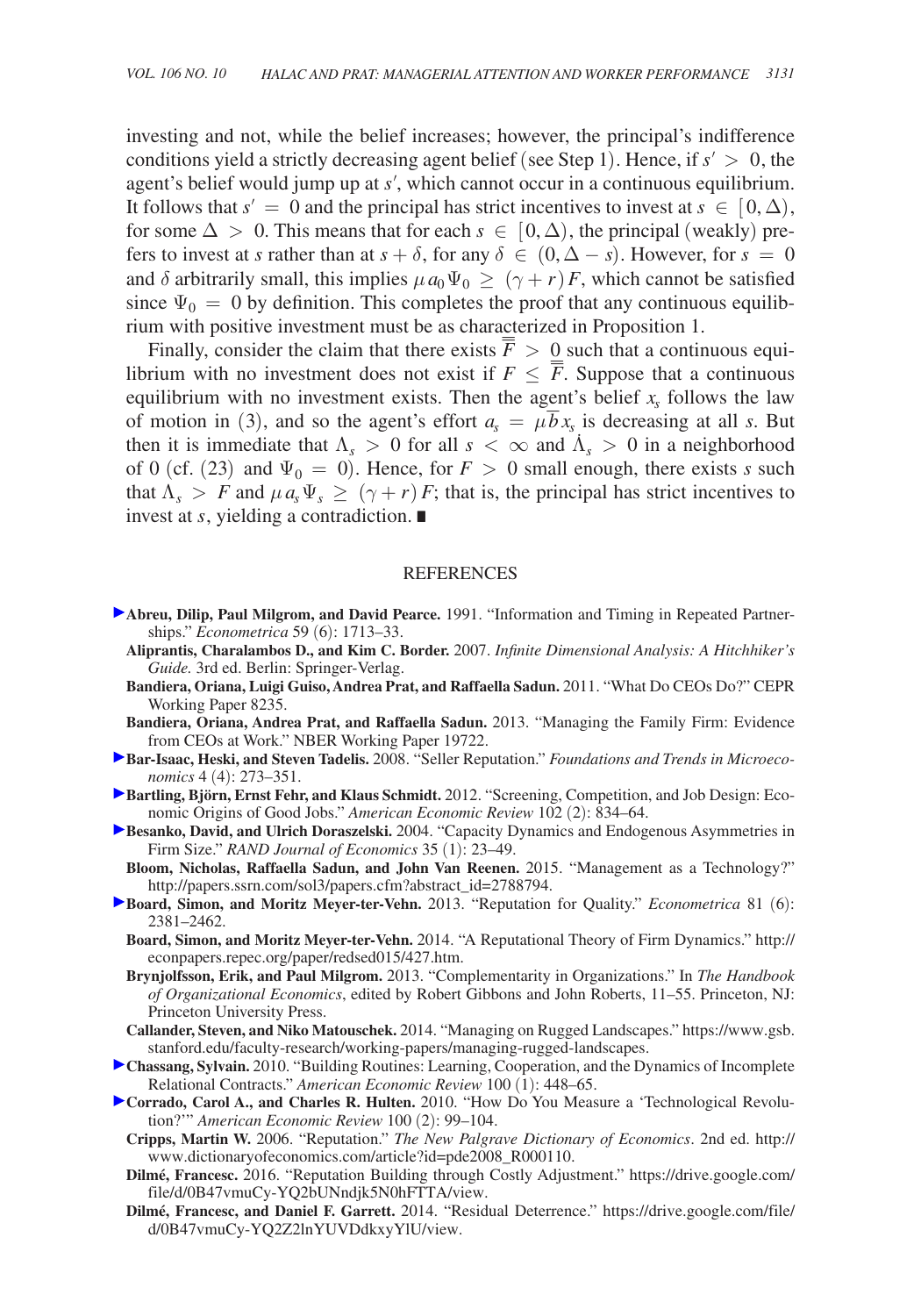- **Dur, Robert.** 2009. "Gift Exchange in the Workplace: Money or Attention?" *Journal of the European Economic Association* 7 (2–3): 550–60.
- **Dur, Robert, Arjan Non, and Hein Roelfsema.** 2010. "Reciprocity and Incentive Pay in the Workplace." *Journal of Economic Psychology* 31 (4): 676–86.
- **Ely, Jeffrey C., and Juuso Välimäki.** 2003. "Bad Reputation." *Quarterly Journal of Economics* 118 (3): 785–814.
- **Garicano, Luis, and Andrea Prat.** 2013. "Organizational Economics with Cognitive Costs." In *Advances in Economics and Econometrics, Tenth World Congress of the Econometric Society,*  Vol. I, edited by Daron Acemoglu, Manuel Arellano, and Eddie Dekel, 342–90. Cambridge, UK: Cambridge University Press.
- **Geanakoplos, John, and Paul Milgrom.** 1991. "A Theory of Hierarchies Based on Limited Managerial Attention." *Journal of the Japanese and International Economies* 5 (3): 205–25.
	- **Gibbons, Robert, and Rebecca Henderson.** 2013. "What Do Managers Do?" In *Handbook of Organizational Economics*, edited by Robert Gibbons and John Roberts, 680–731. Princeton, NJ: Princeton University Press.
	- **Gil, Ricard, and Jordi Mondria.** 2011. "Introducing Managerial Attention Allocation in Incentive Contracts." *SERIEs: Journal of the Spanish Economic Association* 2 (3): 335–58.
	- **Graetz, Michael J., Jennifer F. Reinganum, and Louis L. Wilde.** 1986. "The Tax Compliance Game: Toward an Interactive Theory of Law Enforcement." *Journal of Law, Economics, and Organization* 2 (1): 1–32.
- **Harter, James K., Frank L. Schmidt, James W. Asplund, Emily A. Killham, and Sangeeta Agrawal.**  2010. "Causal Impact of Employee Work Perceptions on the Bottom Line of Organizations." *Perspectives on Psychological Science* 5 (4): 378–89.
- **Harter, James K., Frank Schmidt, and Theodore Hayes.** 2002. "Business-Unit-Level Relationship between Employee Satisfaction, Employee Engagement, and Business Outcomes: A Meta-Analysis." *Journal of Applied Psychology* 87 (2): 268–79.
- **Hartman, Philip.** 1982. *Ordinary Differential Equations*. 2nd ed. Boston: Birkhäuser.
- **Ichniowski, Casey, Kathryn Shaw, and Giovanna Prennushi.** 1997. "The Effects of Human Resource Management Practices on Productivity: A Study of Steel Finishing Lines." *American Economic Review* 87 (3): 291–313.
- **Judge, Timothy A., Carl J. Thoresen, Joyce E. Bono, and Gregory K. Patton.** 2001. "The Job Satisfaction– Job Performance Relationship: A Qualitative and Quantitative Review." *Psychological Bulletin* 127 (3): 376–407.
- **Khalil, Fahad.** 1997. "Auditing without Commitment." *RAND Journal of Economics* 28 (4): 629–40.
- **Levitt, Steven D., and John A. List.** 2011. "Was There Really a Hawthorne Effect at the Hawthorne Plant? An Analysis of the Original Illumination Experiments." *American Economic Journal: Applied Economics* 3 (1): 224–38.
- **Li, Jin, and Niko Matouschek.** 2013. "Managing Conflicts in Relational Contracts." *American Economic Review* 103 (6): 2328–51.
	- **Marinovic, Iván, Andrzej Skrzypacz, and Felipe Varas.** 2015. "Dynamic Certification and Reputation for Quality." https://www.gsb.stanford.edu/faculty-research/working-papers/dynamiccertification-reputation-quality-4.
	- **Milgrom, Paul, and John Roberts.** 1990. "The Economics of Modern Manufacturing: Technology, Strategy, and Organization." *American Economic Review* 80 (3): 511–28.
- **Milgrom, Paul, and John Roberts.** 1995. "Complementarities and Fit: Strategy, Structure, and Organizational Change in Manufacturing." *Journal of Accounting and Economics* 19 (2–3): 179– 208.
- **Ostroff, Cheri.** 1992. "The Relationship between Satisfaction, Attitudes, and Performance: An Organizational Level Analysis." *Journal of Applied Psychology* 77 (6): 963–74.
- **Prendergast, Canice.** 1999. "The Provision of Incentives in Firms." *Journal of Economic Literature* 37 (1): 7–63.
- **Robb, Rafael, and Arthur Fishman.** 2005. "Is Bigger Better? Customer Base Expansion through Wordof-Mouth Reputation." *Journal of Political Economy* 113 (5): 1146–62.
- **Saunderson, Roy.** 2004. "Survey Findings of the Effectiveness of Employee Recognition in the Public Sector." *Public Personnel Management* 33 (3): 255–75.
- **Strausz, Roland.** 1997. "Delegation of Monitoring in a Principal-Agent Relationship." *Review of Economic Studies* 64 (3): 337–57.